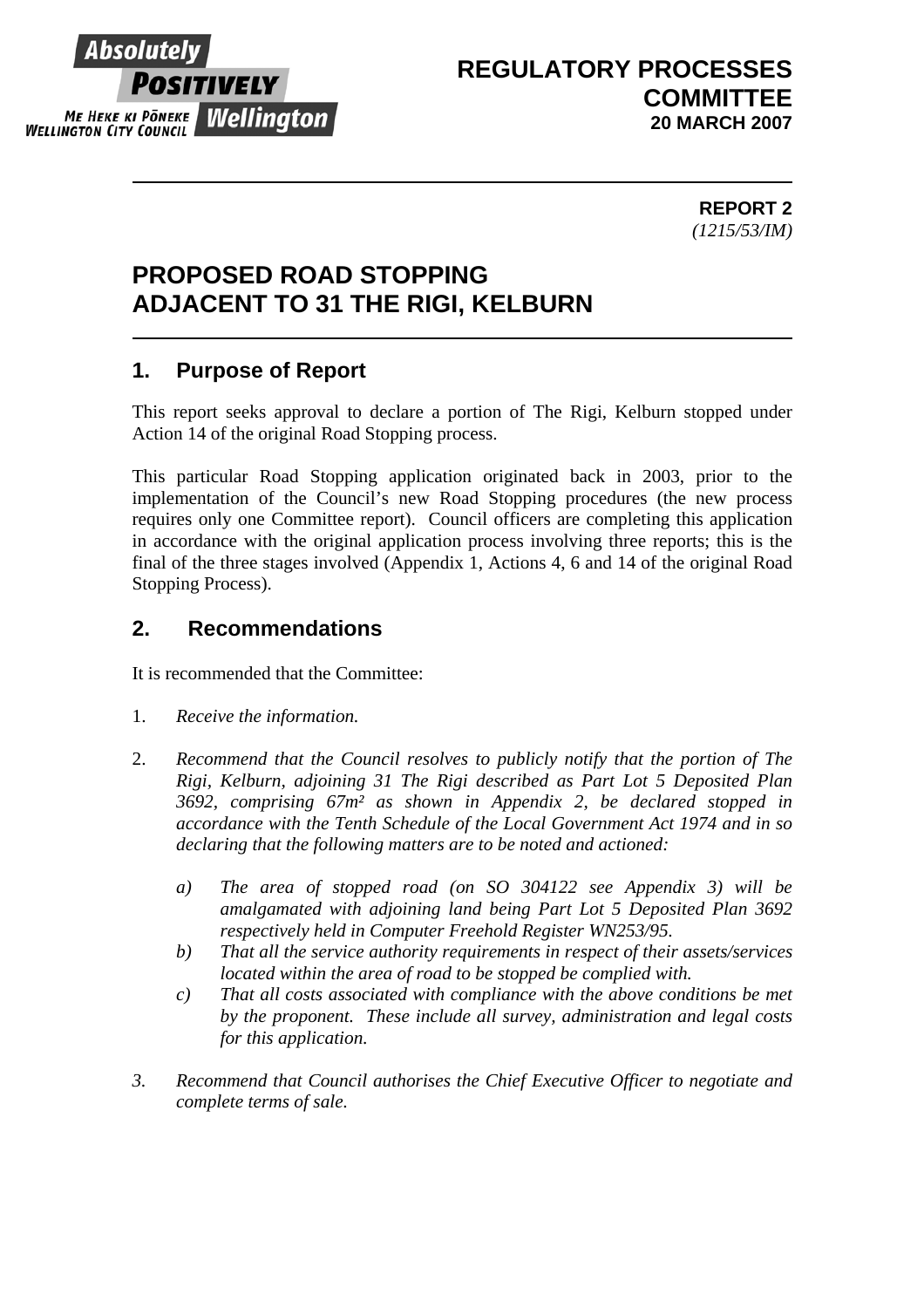# *3.* **Background**

### *3.1 The Proposal*

It is proposed to stop a portion of legal road on The Rigi which adjoins the property at 31 The Rigi. The area comprises 67m² as shown on the Survey Office Plan (see Appendix 3) and aerial photograph (see Appendix 2).

If the road is successfully stopped, the land will be amalgamated with the adjoining property at 31 The Rigi (Part Lot 5 DP 3692, Computer Freehold Register WN253/95) to be used in conjunction with the existing land holding.

The owners of 31 The Rigi (the proponent) wishes to purchase 67m² of legal road to amalgamate it with their adjoining property and use it in conjunction with their existing land holding (see Appendix 4).

### *3.2 Site Description*

The land to be stopped is located on the eastern boundary of the proponents' property on The Rigi in Kelburn. The area proposed to be stopped consists of a near rectangular parcel of land with a depth of 5.88 metres along the northern boundary and 6.35 metres along the southern side boundary with a frontage of 11.79 metres. The area of road to be stopped is of level ground fronting the proponents' fence line, with an area of hard standing marked out for vehicular parking

The width of legal road in the immediate vicinity is approximately 11.79 metres and the carriageway itself is about 6.4 metres wide. There is a one metre wide footpath running along the front boundary of the proponents' land, which will remain.

# **4. Discussion**

 $\overline{a}$ 

## *4.1 Statutory Criteria*

Road Stopping is provided for under the provision of Section 342(1) of the Local Government Act  $(LGA)$  1974<sup>1</sup>, with the required procedure being set out by the Tenth Schedule of the Act.

In summary, the Tenth Schedule requires that a local authority must initiate a road stopping action by preparing a survey plan, which is approved by the Chief Surveyor of Land Information New Zealand (LINZ). The proposal is then publicly advertised twice and signs erected in the area proposed to be stopped. The public has an opportunity to object within the statutory 40 day timeframe.

<sup>&</sup>lt;sup>1</sup> The relevant provisions in the 1974 Act were not repealed when the 2002 Act came *into force.*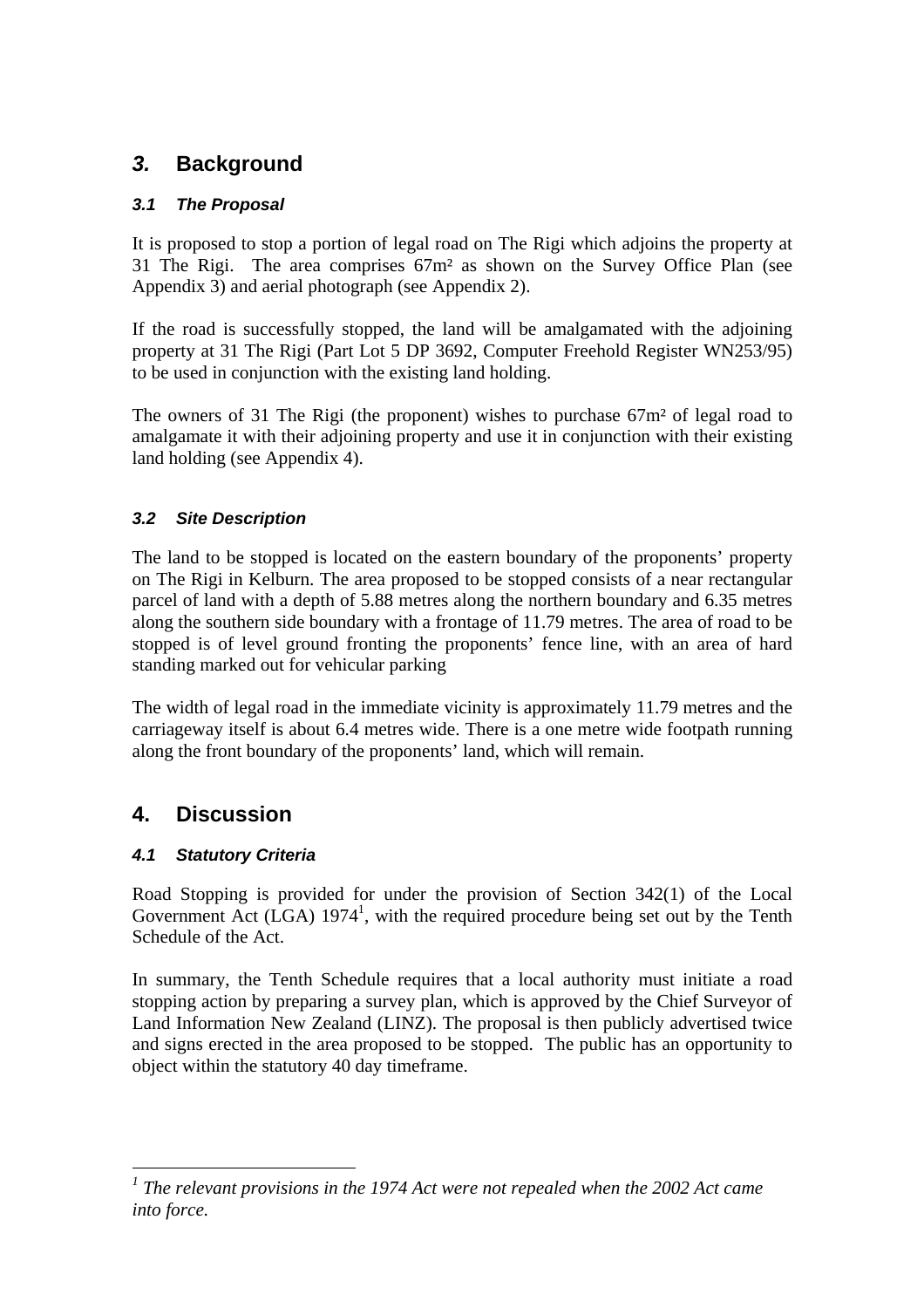## *4.2 Public Works Act (PWA) 1981 Requirements*

Council declared that the area of unformed legal road proposed to be stopped was exempt from offer-back on 25 May 2005 (see Appendix 5  $\&$  6) based on Section 40(2) and Section 40(4) of the Public Works Act 1981.

### *4.3 Consultation with Service Authorities*

Consultation with the relevant Service Authorities was sought as part of this application.

| Service Provider                     | Condition                                 |
|--------------------------------------|-------------------------------------------|
| UnitedNetworks Limited (electricity) | Has no objection provided that:           |
|                                      | 1. All activities near the lines must be  |
|                                      | carried out in accordance with the NZ     |
|                                      | Electrical Code of Practice for           |
|                                      | Electrical Safety Distances (NZECP)       |
|                                      | 34:2001)                                  |
|                                      | 2. Siemens Energy Services<br>are         |
|                                      | contacted to obtain plans of the lines.   |
|                                      | 3. Any relocation of the lines will be at |
|                                      | the proponents cost $\&$ Siemens          |
|                                      | Energy Services must be contacted.        |
|                                      | 4. If any of United Networks' lines are   |
|                                      | to be located on private land, an         |
|                                      | easement must be granted to United        |
|                                      | Networks.                                 |
|                                      | 5. If, during construction<br>any         |
|                                      | underground electricity cables are        |
|                                      | noticed or an electricity outage is       |
|                                      | caused, construction must be halted       |
|                                      | immediately and United Networks           |
|                                      | must be contacted.                        |

Conditional consent has been obtained from:

Unconditional consent has been obtained from:

- WCC Parks and Gardens
- WCC Public Drainage
- WCC Street Lighting
- WCC Roading
- WCC Urban Design and Development Guidance
- WCC Capacity on behalf of WCC Water Supply
- Powerco Limited (gas)
- Areva Telecommunications on behalf of Telecom (Telecommunications)
- TelstraClear (Telecommunications)

Officers are satisfied that if the above Service Authority requirements are met, the proposed portion of legal road in 31 The Rigi can be stopped and sold, provided all statutory and Council requirements are met.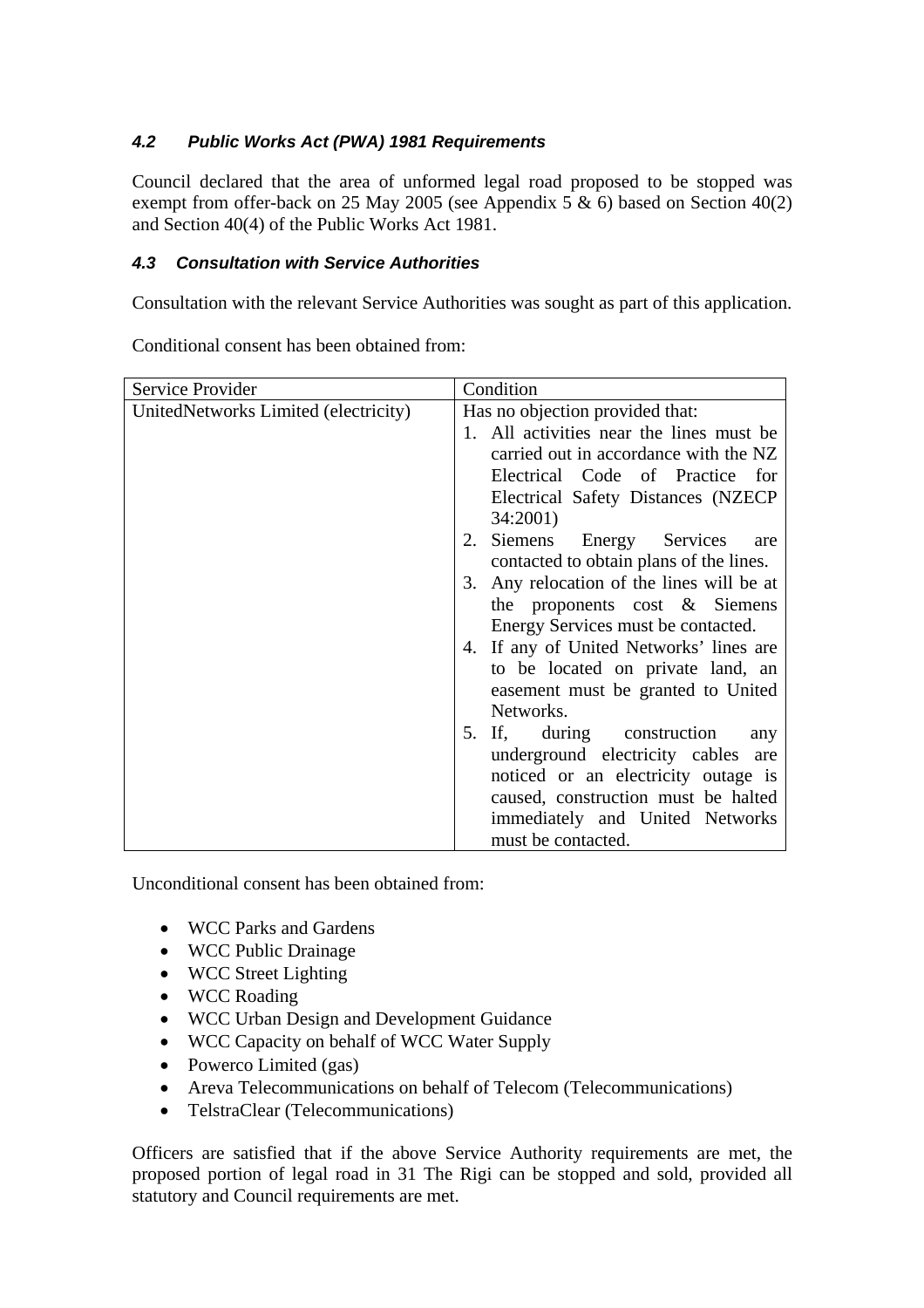#### *4.4 Public Notification*

In accordance with clauses 2 and 3 of the Tenth Schedule of the LGA 1974, the application was publicly notified in the Dominion Post on 19 October 2006 and 26 October 2006, closing at 5pm on 30 November 2006. Signs were also placed on the site during the notification period. No objections were received.

#### *4.5 Completion of Stopped Road*

When copies of the Public Notice and Survey Office Plan 341430 are deposited in the Office of the Chief Surveyor at LINZ, this part of The Rigi will cease to be road.

#### *4.6 Sale of Land*

The sale of the land to the proponent will be on commercial terms based on added value. Chief Executive Officer will finalise all negotiation details.

## **5. Conclusion**

The road stopping proposal complies with the relevant Council policies and is being processed in accordance with the Tenth Schedule of the Local Government Act 1974.

Contact Officer: *Lisa Black, Road Stopping Advisor, Property and Parking Services*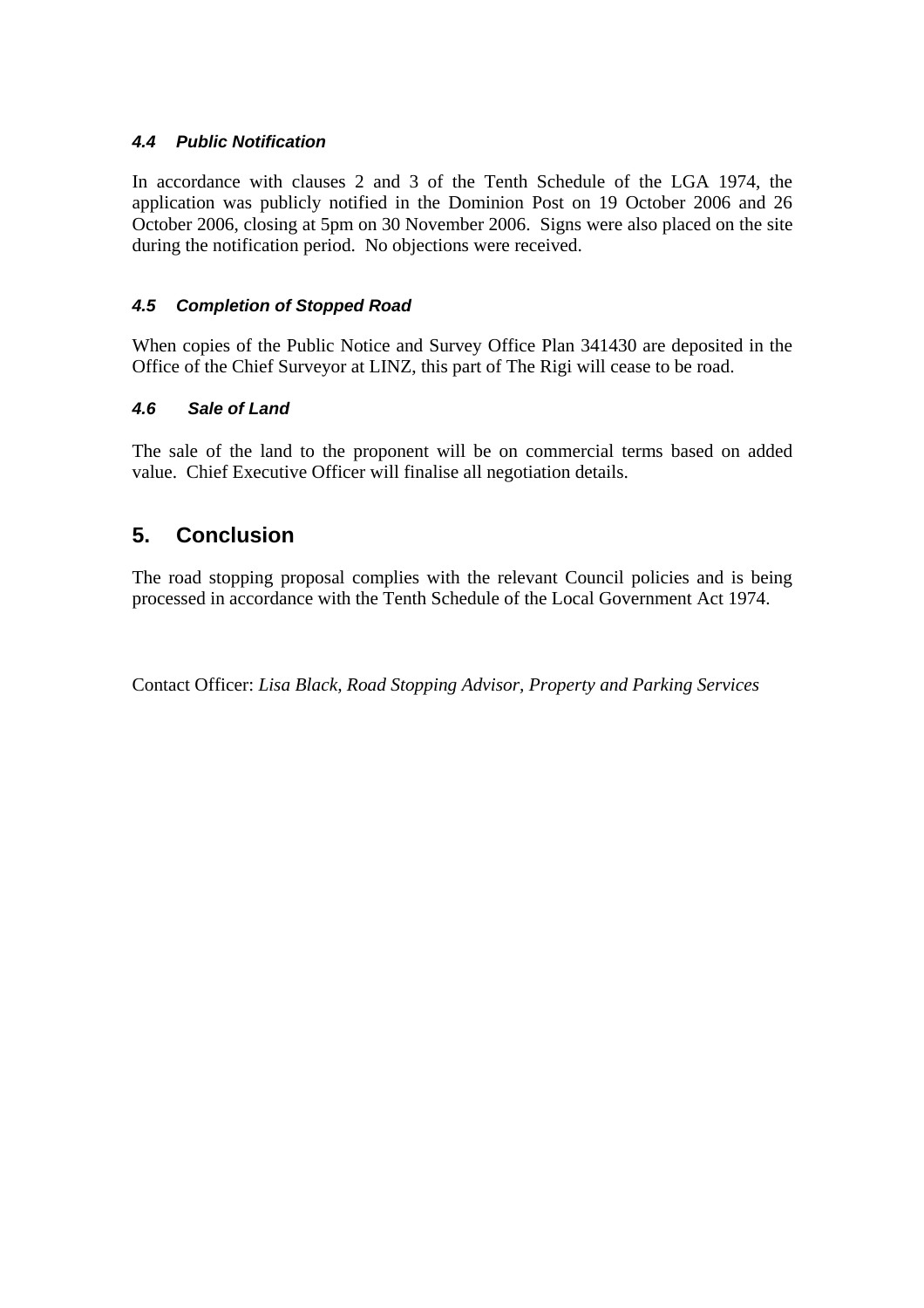# **Supporting information**

### a) **Strategic fit**

*In line with the Council's financial principles, assets that are declared surplus to strategic or operation requirements are sold.*

*The sale of legal road, where surplus to strategic requirements, is mandated under the Council's 2004 Road Encroachment and sale Policy.* 

### **b) Annual Plan reference**

*Provisions for undertaking this work are contained within the overall organisational budget.* 

#### **c) Annual Plan and Long Term Financial Strategy implications**

*The land is not required to be retained for roading purposes and if stopped and transferred will no longer need to be maintained by the Council.*

## **d) Treaty of Waitangi implications**

*There are no Treaty of Waitangi implications.* 

#### **e) Consultation**

*Consultation with Roading and Traffic, Urban Design, Building Consents and Licensing Services (BCLS) and Parks and Gardens have been carried out as part of this application. They have all advised that they have no objection to the proposed road stopping.* 

*Consent from the relevant Service Authorities was sought, namely United Networks Limited, Powerco, Telecom, TelstraClear, WCC Water, WCC Public Drainage, and WCC Street Lighting, all of whom support the proposed road stopping.* 

#### **e) Legal implications**

*The Road Stopping proposal complies with the relevant Council policies and is being processed in accordance with the Tenth Schedule of the Local Government Act 1974.*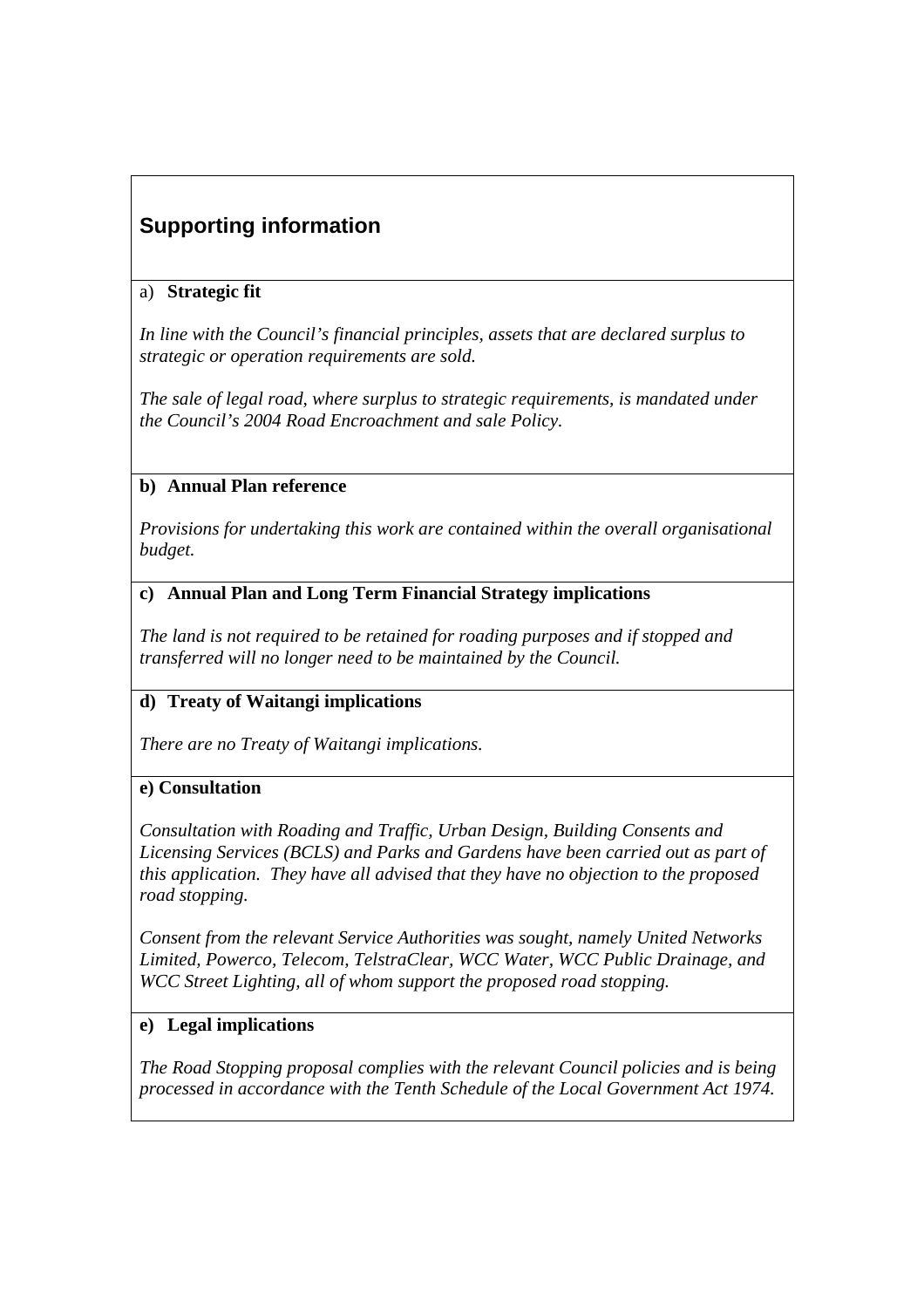# **APPENDIX 1 - ORIGINAL ROAD STOPPING PROCESS**

| WELLINGTON CITY COUNCIL ROAD STOPPING PROCESS<br>FOR ADJOINING OWNERS ONLY |                                                                                                                                                                       |                                                                                                                                                                                                                                                                                                                                                                               |                                                                                                                                                                                                                          |                       |                               |                          |                               |                          |
|----------------------------------------------------------------------------|-----------------------------------------------------------------------------------------------------------------------------------------------------------------------|-------------------------------------------------------------------------------------------------------------------------------------------------------------------------------------------------------------------------------------------------------------------------------------------------------------------------------------------------------------------------------|--------------------------------------------------------------------------------------------------------------------------------------------------------------------------------------------------------------------------|-----------------------|-------------------------------|--------------------------|-------------------------------|--------------------------|
|                                                                            |                                                                                                                                                                       |                                                                                                                                                                                                                                                                                                                                                                               |                                                                                                                                                                                                                          | <b>NO OBJECTIONS</b>  |                               | <b>OBJECTIONS</b>        |                               |                          |
|                                                                            |                                                                                                                                                                       | <b>ACTION</b>                                                                                                                                                                                                                                                                                                                                                                 |                                                                                                                                                                                                                          |                       | Time for<br>Action<br>(Weeks) | Total<br>Time<br>(Weeks) | Time for<br>Action<br>(Weeks) | Total<br>Time<br>(Weeks) |
| 1                                                                          | required overpage (noted in italic).                                                                                                                                  | Proponent applies to the Specialist Property Services team (SPS) with the information<br>Generally we will only sell the area of unformed legal road fronting the owners property,                                                                                                                                                                                            |                                                                                                                                                                                                                          |                       |                               |                          |                               |                          |
| 2                                                                          | from side boundary to side boundary, unless impractical.                                                                                                              | SPS consult with other internal departments to determine whether there is any objection<br>to sale of the legal road and if any conditions are required.                                                                                                                                                                                                                      |                                                                                                                                                                                                                          | Possible<br>Rejection | 1                             | 1                        |                               |                          |
| 3                                                                          | provided.)                                                                                                                                                            | Proponent requests neighbours' comments and service authority consents. (Lists will be                                                                                                                                                                                                                                                                                        |                                                                                                                                                                                                                          |                       | 1                             | $\overline{2}$           |                               |                          |
| 4                                                                          | meeting for Council resolution.                                                                                                                                       | SPS prepare a road stopping report for the next Regulatory Processes Committee<br>meeting requesting the legal road be declared surplus, and if successful, then to a Council                                                                                                                                                                                                 |                                                                                                                                                                                                                          | Possible<br>Rejection | 6                             | 8                        |                               |                          |
| 5                                                                          | back to a previous owner or successor in title.                                                                                                                       | SPS arrange a Section 40 investigation to establish if the land is required to be offered                                                                                                                                                                                                                                                                                     |                                                                                                                                                                                                                          |                       | 3                             | 11                       |                               |                          |
| 6                                                                          | for Council resolution.                                                                                                                                               | SPS prepare a road stopping report for the next Regulatory Processes Committee<br>meeting declaring the land exempt from offer back or declaring that the land is required to<br>be offered back to a former owner. This paper will also follow on to a full Council meeting                                                                                                  |                                                                                                                                                                                                                          |                       | 6                             | 17                       |                               |                          |
| 7                                                                          | from a Registered Surveyor.                                                                                                                                           | Proponent advised of outcome of Section 40 investigation. If the land is required to be<br>offered back to a former owner, then Council's offer back process will be followed. If the<br>land is exempt from offer back, the Proponent will be required to provide a scheme plan                                                                                              |                                                                                                                                                                                                                          | Possible<br>Rejection | 1                             | 18                       |                               |                          |
| я                                                                          | \$90 per hr will be charged (explained overleaf).                                                                                                                     | SPS arrange an independent Registered Valuer to undertake the valuation on the basis of<br>added value to the adjoining property. The Proponent is advised of the value and if the<br>proponent wishes to continue is then required to pay a non refundable initial application<br>fee of \$450 plus GST (includes up to 5 hrs processing). If processing time exceeds 5 hrs, |                                                                                                                                                                                                                          |                       | $\overline{2}$                | 20                       |                               |                          |
| 9                                                                          |                                                                                                                                                                       | SPS arrange a report setting out the road stopping proposal, Council's considerations and<br>any conditions that are imposed by Council upon stopping and sale of the legal road (at<br>the Proponent's cost). The road stopping report is forwarded to the Proponent.                                                                                                        |                                                                                                                                                                                                                          |                       | 4                             | 24                       |                               |                          |
| 10                                                                         |                                                                                                                                                                       | SPS arrange a Conditional Sale and Purchase Agreement, at the Proponent's cost, which<br>is to be signed by the Proponent. SPS arrange execution of the agreement.                                                                                                                                                                                                            |                                                                                                                                                                                                                          |                       | 3                             | 27                       |                               |                          |
| 11                                                                         | (prepared by a Registered Surveyor)                                                                                                                                   | The Proponent is then required to provide 3 copies of LINZ certified survey office plans                                                                                                                                                                                                                                                                                      |                                                                                                                                                                                                                          |                       | 2                             | 29                       |                               |                          |
| 12                                                                         |                                                                                                                                                                       | SPS arrange Public Notification of the road to be stopped by way of newspaper<br>advertising and notification to adjoining and other affected owners. Costs Proponent<br>approx. \$3300 for this process (includes advertising costs and consultants costs).                                                                                                                  |                                                                                                                                                                                                                          |                       | 2                             | 31                       |                               |                          |
|                                                                            |                                                                                                                                                                       | Statutory timeframe (for the public to have an opportunity to object).                                                                                                                                                                                                                                                                                                        |                                                                                                                                                                                                                          |                       | 6                             | 37                       |                               |                          |
|                                                                            |                                                                                                                                                                       |                                                                                                                                                                                                                                                                                                                                                                               |                                                                                                                                                                                                                          |                       |                               |                          |                               |                          |
| 13                                                                         | No Objections Received                                                                                                                                                | Objections Received                                                                                                                                                                                                                                                                                                                                                           |                                                                                                                                                                                                                          |                       | 1                             | 38                       |                               |                          |
| 14                                                                         | E &R prepare report for Regulatory<br>Processes Committee (RC) and<br>scheduled for next RC meeting. RC<br>decision whether to continue with<br>road stopping or not. |                                                                                                                                                                                                                                                                                                                                                                               | SPS arrange objection report for<br>Regulatory Processes Committee (RC)<br>and schedule any oral submissions. RC hear<br>objections and decide whether<br>to allow objections and continue with<br>road stopping or not. | Possible<br>Rejection | 6                             | 44                       | 6                             |                          |
| 15                                                                         | Council resolves to stop road.                                                                                                                                        | Details forwarded to Environment Court to rule on                                                                                                                                                                                                                                                                                                                             | objections and whether or not to stop the road                                                                                                                                                                           | Possible<br>Rejection | 0                             | 44                       | 52                            | 96                       |
| 16                                                                         | Proponent approx. \$652.98) for the stopped road.                                                                                                                     | SPS arrange public notification that the road is stopped (cost to Proponent approx.<br>\$439.21) and application to LINZ for new land appellation and new title costs (cost to                                                                                                                                                                                                |                                                                                                                                                                                                                          |                       | 7                             | 51                       | 7                             | 103                      |
| 17                                                                         | initial valuation.                                                                                                                                                    | SPS arrange valuation of the land on the basis of added value to the Proponent's existing<br>title taking into account any variations such as the final survey area, any further conditions<br>that may have been imposed by Council and any market movements since the date of the                                                                                           |                                                                                                                                                                                                                          |                       | 2                             | 53                       | 2                             | 105                      |
| 18                                                                         | <b>INDICATIVE TIME:</b>                                                                                                                                               | Settlement and Transfer of the stopped road. Council legal costs are the Proponent's<br>responsibility and are estimated in the range of \$700 to \$2500.<br>NO OBJECTIONS RECEIVED                                                                                                                                                                                           | 58 WEEKS                                                                                                                                                                                                                 |                       | 5                             | 58                       | 5                             | 110                      |
|                                                                            | <b>INDICATIVE TIME:</b>                                                                                                                                               | OBJECTIONS RECEIVED                                                                                                                                                                                                                                                                                                                                                           | 110 WEEKS                                                                                                                                                                                                                |                       |                               |                          |                               |                          |

Note: These timeframes are a guide only and may be exceeded or shortened depending on workload, Proponent's<br>response time and Councillor availability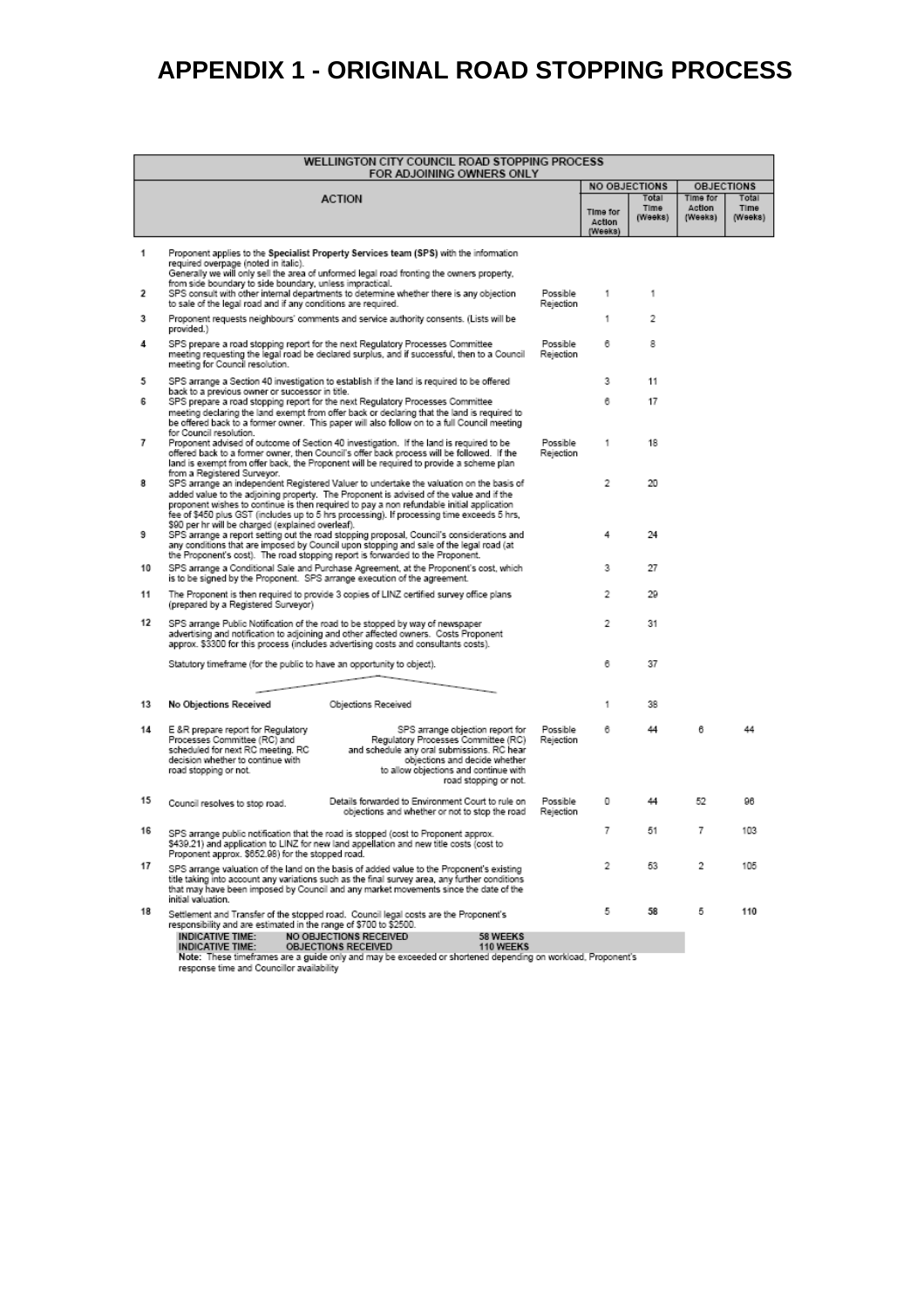# **APPENDIX 2 – AERIAL PHOTOGRAPH**

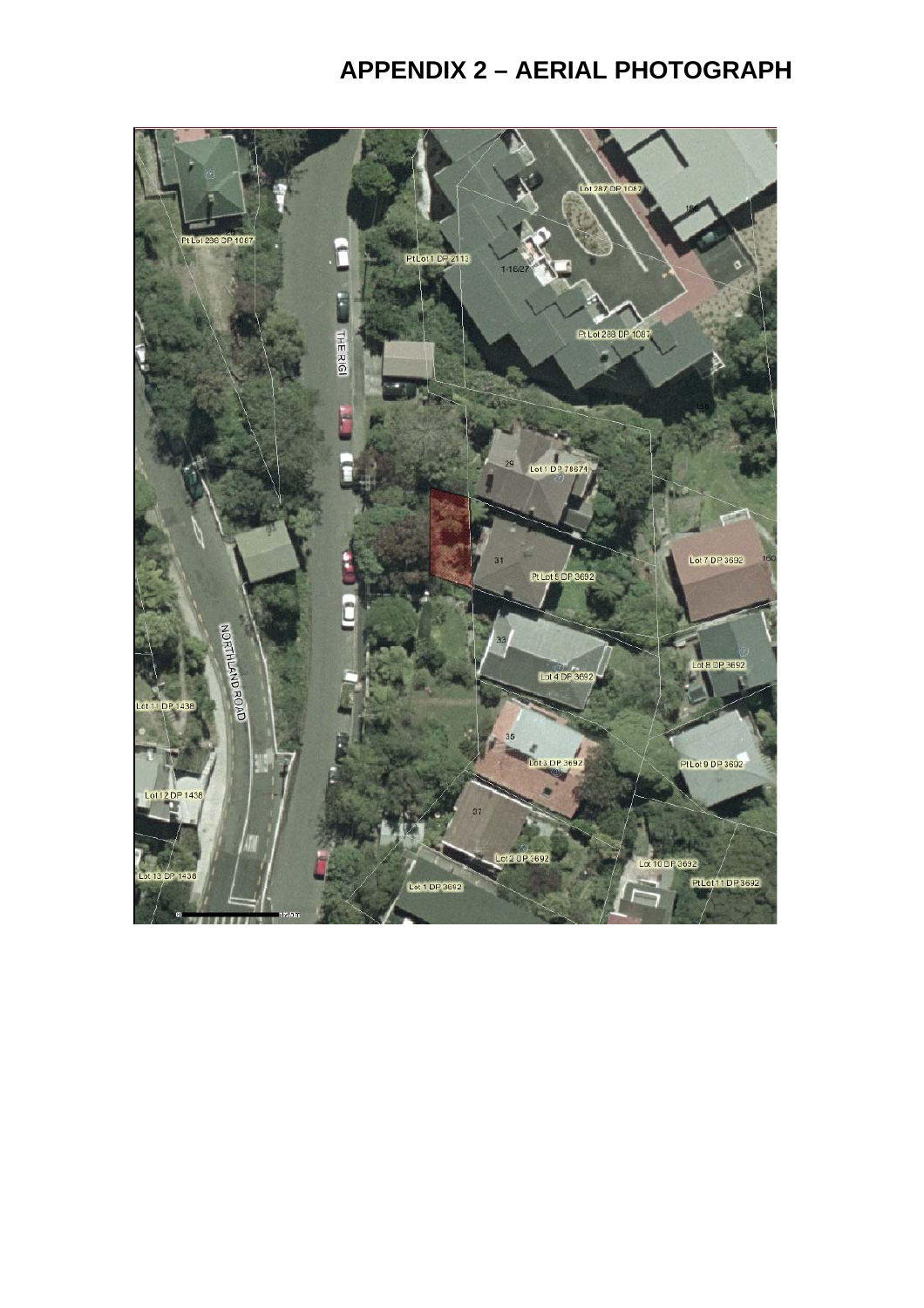# **APPENDIX 3 – SURVEY OFFICE PLAN 341430**

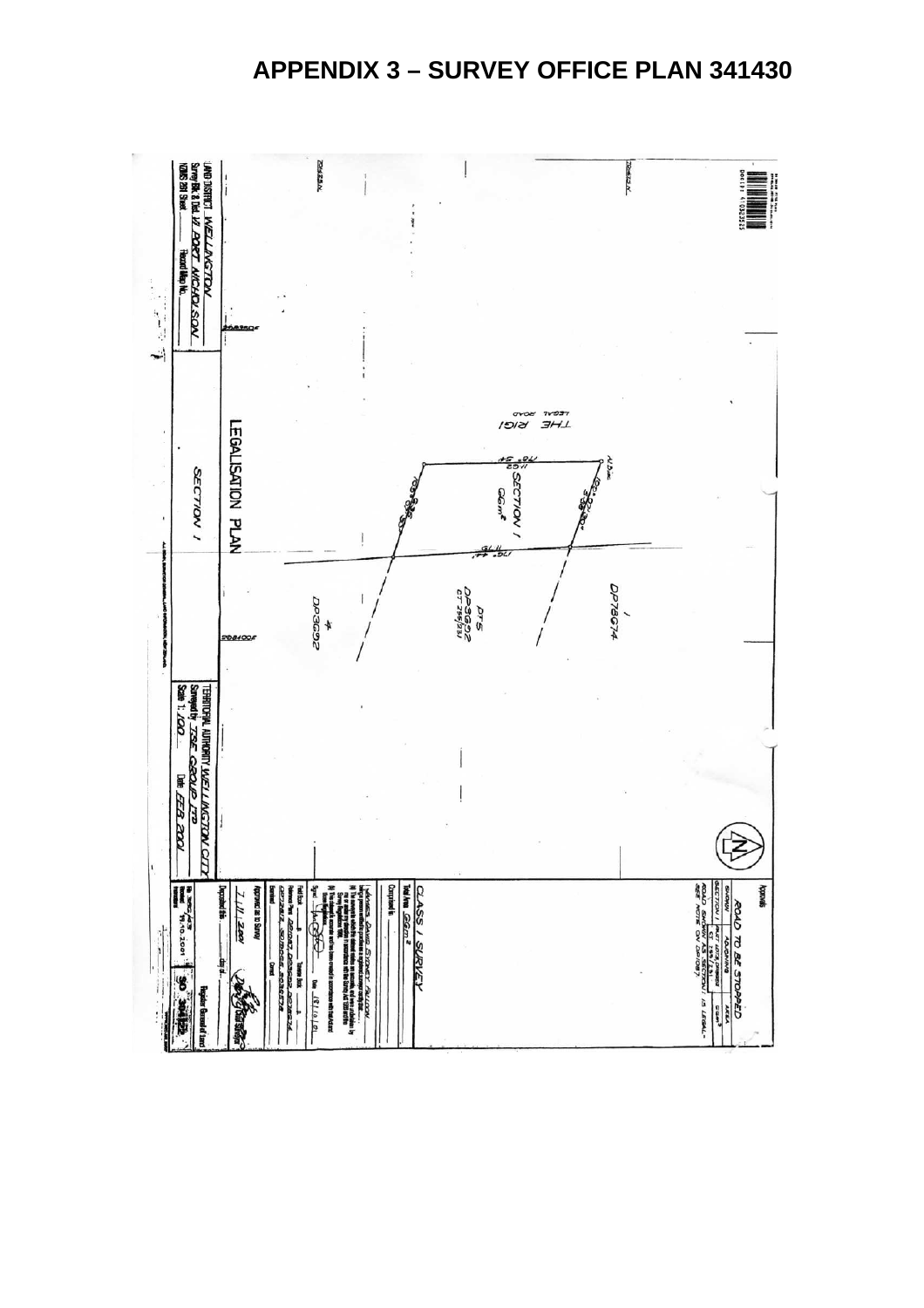### **REPORT FOR ROAD STOPPING INITIATION Proposed Road Stopping – 31 The Rigi**

#### **File Ref: 480 48 RIG-31**

### **PROPOSAL**

The proposed road stopping consists of part of The Rigi, Northland. The area to be stopped is approximately  $67m^2$ , being the land adjacent to 31 The Rigi, shown as the highlighted parallelogram shaped area in front labelled " $67m<sup>2</sup>$ " on the scheme plan by Tse Group Ltd, Project 386/43 Drawing 3, Sheet 1, drawn 1/7/99.

### **ZONING**

The land adjoining the road to be stopped is within the Outer Residential Area of the Operative Wellington City District Plan (the District Plan).

### **PURPOSE OF THIS REPORT**

To seek Council approval to initiate the road stopping procedure for the above proposal, in terms of the Tenth Schedule of the Local Government Act 1974.

## **REASON FOR THE ROAD STOPPING**

The reason for the road stopping is to facilitate the sale of a portion of Legal Road (The Rigi) to the adjoining landowner at 31 The Rigi.

## **PURPOSE TO WHICH THE ROAD WILL BE PUT AFTER IT IS STOPPED**

Should the road stopping be successful, the land will be amalgamated with the adjoining property at 31 The Rigi (Pt 5 DP 3692, Certificate of Title WN 253/95) to be used in conjunction with the existing land holding.

## **BACKGROUND / SITE INFORMATION**

The Rigi is a relatively short street that extends from Northland Road (between Karori Tunnel and the roundabout with Upland Road and Glenmore Street) down onto Glenmore Street. The road formation is relatively narrow, especially the top half which is one way, until the intersection with Governor Road. The topography is hilly and the surrounding land uses are established residential properties with well-vegetated frontages. The property at no. 31 consists of  $268m^2$  and is located on the eastern side of the street. An existing dwelling is situated at the front (top) of the site with step access to the street. An existing garage is located in front of the site in the area of road to be stopped.

The subject Legal Road to be stopped is located adjacent to the western (front) boundary of the property. The portion of road to be stopped is a  $67m^2$  parallelogram shaped area of land, and is relatively flat and level with this part of the formed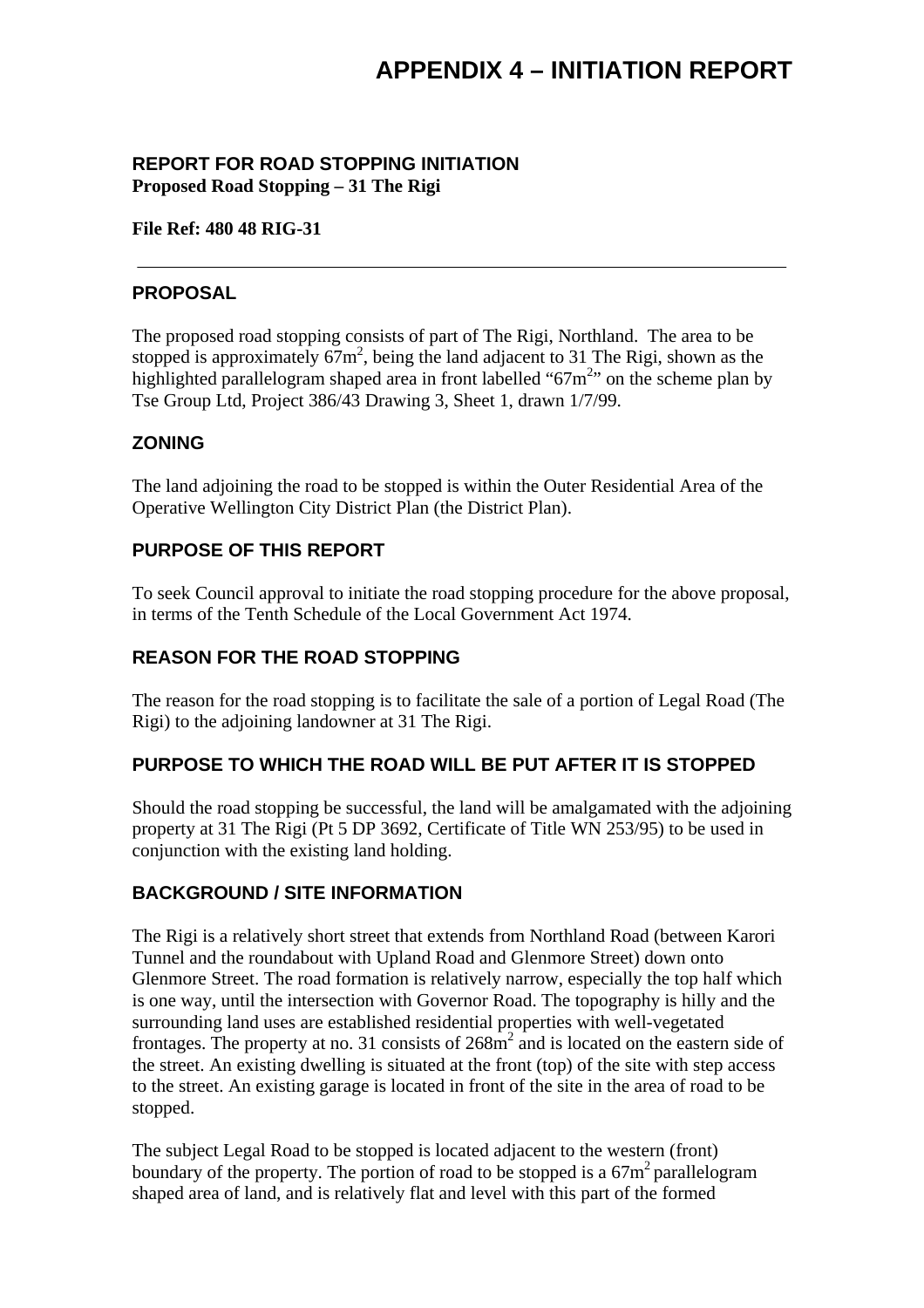# **APPENDIX 4 – INITIATION REPORT**

carriageway to the front. The area contains a paved car pad at the southern end and the remaining area is grassed and contains small trees. Council's Senior Roading engineer had initially noted that the vehicle crossing to the car pad is an illegal crossing and has a plastic pipe in the gutter which is covered in tar seal and noted that the car pad had not been properly surfaced. In a later email dated 15 September 2004 Council's Senior Roading engineer advised that there was no objection to the proposed road stopping provided that the new boundary is in line with the existing fence along the eastern edge of the informal low-level path. Therefore, the portion of the legal road east of the fence line can be considered for disposal.

Wooden steps have been constructed along the front boundary to provide access to the property from the street. Part of the steps encroach over the boundary with the Legal Road (see Tse Group Ltd Project 386/43 Drawing 3, Sheet 1, drawn 1/7/99).

The District Plan maps show the identified Hazard (Fault Line) Area traverses through part of the subject area of road to be stopped and part of the adjoining property at No. 31 The Rigi.

#### Evaluation

The Rigi is a "Local Road" which is defined in the Wellington City District Plan as:

#### *"Local Road: roads that provide direct access to properties fronting the road and includes both long and short cul-de-sacs (secondary road)".*

The function of The Rigi fits the above definition. The section of legal road subject to the proposed stopping is 11.79 metres at its widest point. It runs from one side of the property to the other and extends at the same angle as the side boundaries of the property and would result in no. 31 having the same shaped frontage. If the road stopping is successful the portion of legal road adjacent to No. 31 will be approximately 24 metres wide at its narrowest point and approximately 95 metres at its widest point (due to the corner site opposite). The formed road in front of 31 The Rigi will remain at approximately 7.2 metres wide.

The location of the proposed stopping is separated by approximately 8 metres from the carriageway. The proposal has no actual or physical effect on the functioning of the road, as the width of the formed carriageway will not change.

The size, shape and topography of the area of road that is proposed to be stopped and its location relative to the existing formed carriageway and adjacent residential property is such that the area is not suitable for independent use. The area of road to be stopped currently contains a garden area and part of a car pad that has been constructed for the use of the proponent's property. It is therefore reasonable that the proponent wishes to stop the road in order to add this land area to the existing residential property and therefore guarantee the tenure of the car pad.

The reduction in the width of the road will result in a front yard being imposed on other properties. The proponent has gained the consent of the adjoining neighbours to the north and south: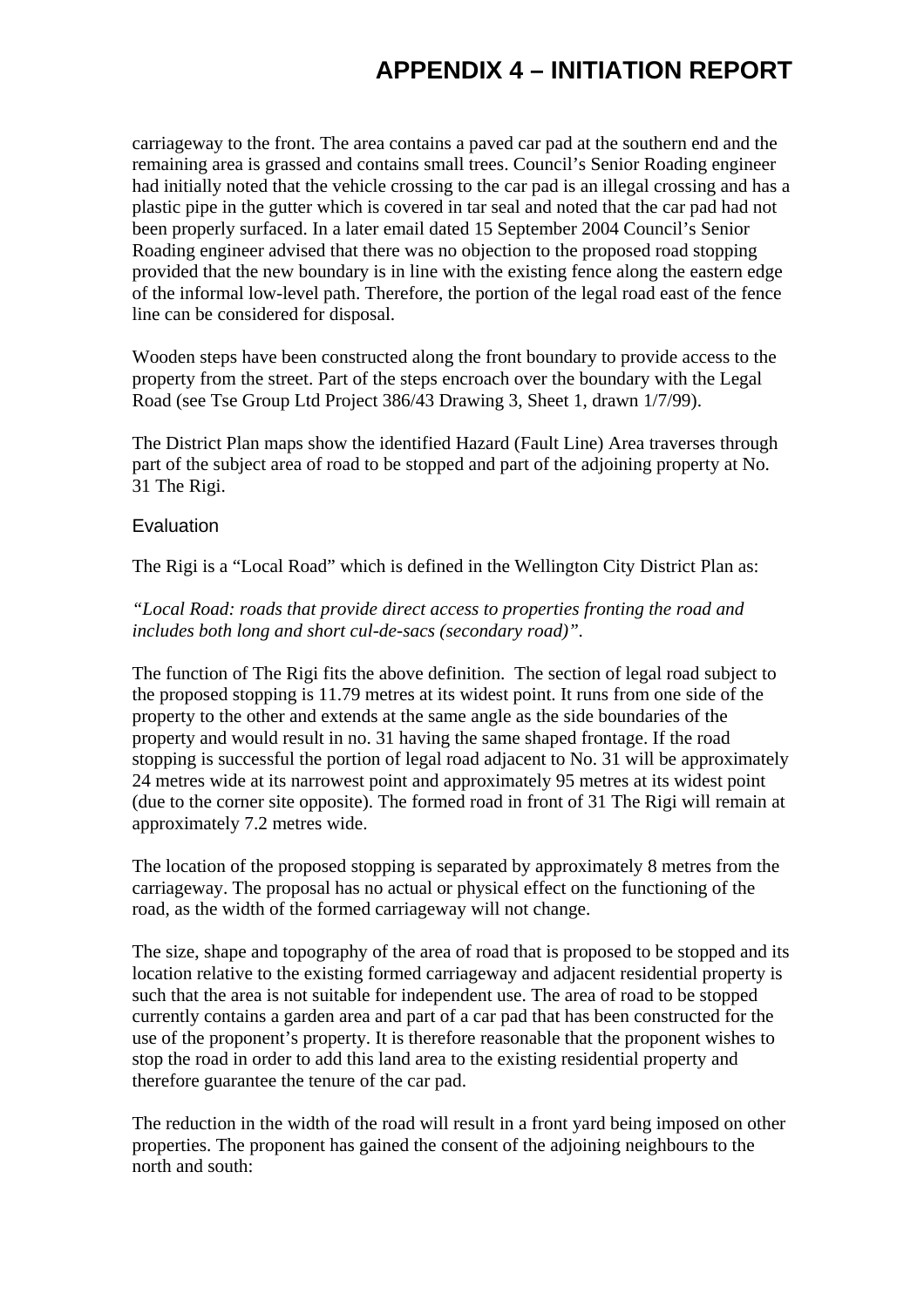- 33 The Rigi (property to the south)
- 29 The Rigi (property to the north)

The road stopping application will, in our opinion, have little or no adverse effects on the existing road network, the streetscape or the environment generally as the road proposed to be stopped is already occupied by the car pad serving the proponent's property, and is of a topography, size and shape unlikely to be required for roading purposes in the future. In addition the difference in topography of the subject area of land and the adjoining property is such that future development is unlikely, and any significant development would require resource consent in any event. Should the proposal be approved, the land will easily be incorporated into the proponent's property with no visual change required to facilitate the amalgamation.

## **CONSULTATION**

The proponent consulted with the following relevant service authorities as part of the proposal. The authorities have commented as follows:

- Capacity on behalf of Wellington City Council Water Supply: letter dated 3 September 2004 – no objection.
- TelstraClear: letter dated 2 September 2004 no objection.
- UnitedNetworks Limited: fax dated 24 August 2004 no objection provided that:
	- 1 All activities near the lines must be carried out in accordance with the New Zealand Electrical Code of Practice for Electrical Safety Distances (NZECP 34:2001)
	- 2 The proponent must contact Siemens Energy Services to obtain plans of the lines
	- 3 Any relocation of the lines will be at the proponent's cost and options should be discussed with Siemens
	- 4 If any of UnitedNetworks' lines are to be located on private land (either as a result of a boundary change or a relocation of the lines), an easement must be granted to United Networks
	- 5 If during construction any underground electricity cables are found or any outage is caused, the proponent must halt construction and contact UnitedNetworks.
- Areva Telecommunications Services on behalf of Telecom: letter dated 13 October 2004 – no objection provided that when encountering Telecom ducts and/or cables, the following conditions are required to be adhered to:
	- 1. The 124 Call Centre is staffed Monday to Friday from 7:30am to 6:00pm, to accept plan requests & make appointments for on-site locations.
	- 2. There is a 24 hour emergency service available on 0800 111 124
	- 3. Please contact Telecom Cable Location Ph 124, Fax: 0800 110 124, A/hrs: 0800 111 124, Website: www.124locate.co.nz at least 48 hours (2x working days) notice.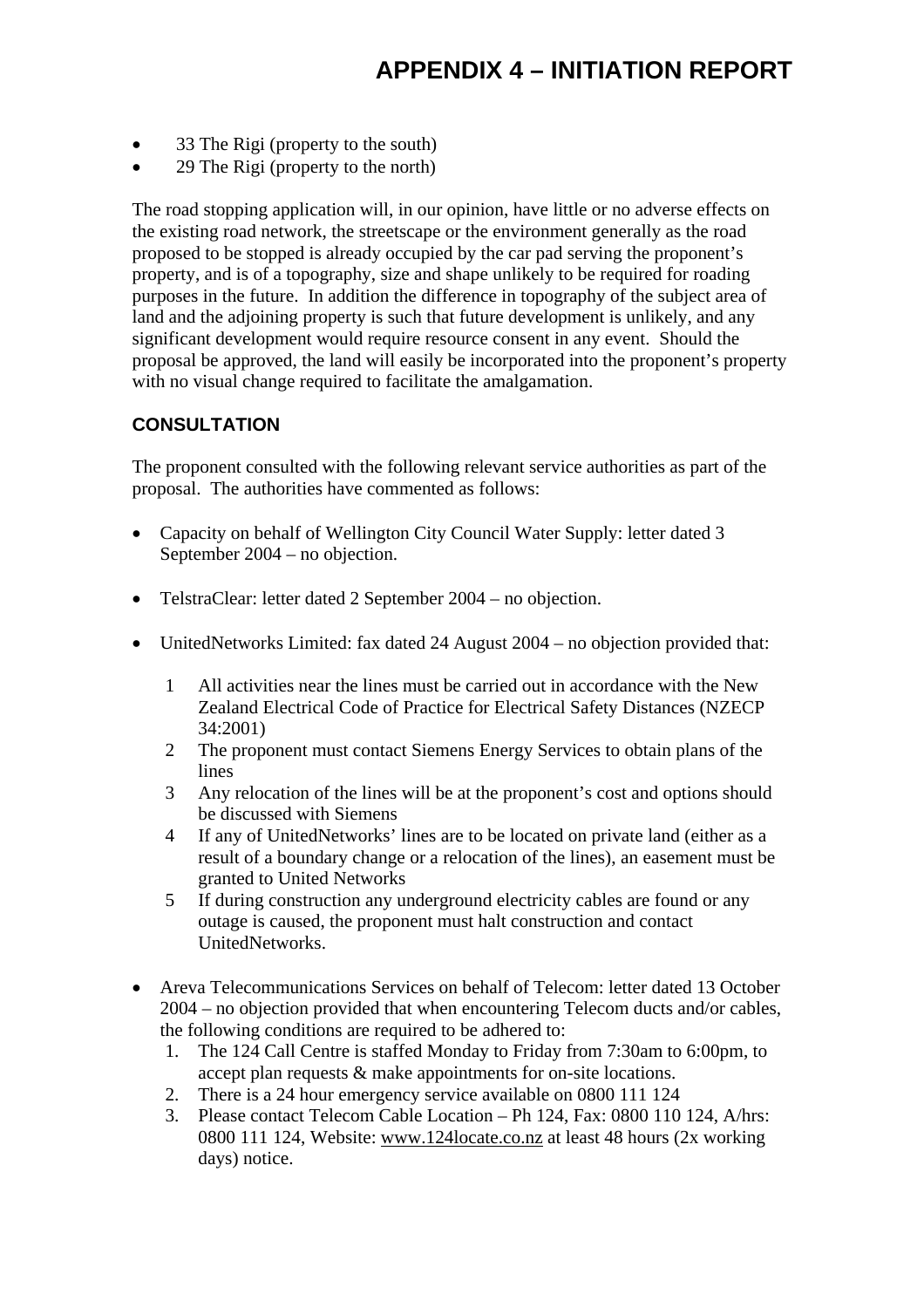# **APPENDIX 4 – INITIATION REPORT**

- 4. An outside cable locate required a minimum of 24 hours (1x working days) notice. This is available Monday to Friday from 8:00am to 5:00pm (on-site locates outside these hours are available, with prior arrangements).
- 5. A free stand-over for all high capacity cables, requires a minimum of 48 hours (2x working days) notice.
- 6. A clearance of 300mm should be maintained between any excavation and Telecom cables and/or ducts.
- 7. If excavation must take place within 300mm from Telecom cables and/or ducts, hand tools should be used to avoid damage.
- 8. If Telecom cables/ducts are damaged or need to be relocated (due to the proposed work), the concerned parties will be held responsible and expected to cover all costs.
- Powerco Limited: letter dated 3 September 2003 no objection to the proposal however a gas "markout" must be supplied prior to final confirmation from Powerco Ltd.

The following comments have also been sought and received:

- WCC Public Drainage (Stuart Gunn): Memorandum dated 27 August 2003 no objection.
- WCC Roading (Peter Sumby): Email dated  $15/9/03$  no objection provided that the new boundary is in line with the existing fence along the eastern edge of the informal low level path, hence the portion of the legal road east of the fence line can be stopped and sold.
- WCC Parks and Gardens (Victoria Lamb): Memorandum dated 10 September 2003 – no objection.
- WCC Urban Designer (Jane Black): Email dated 25 August 2003 no objection.
- WCC BCLS (Angela Jones): Memorandum dated 3 September 2003 no objection. The memorandum acknowledges that the road stopping will not result in a front yard being imposed on the other properties, and that the road frontage only provides access to the subject site at No. 31.

## **CONCLUSION**

In conclusion, we recommend that this particular road stopping be initiated pursuant to the Tenth Schedule of the Local Government Act 1974.

#### Recommendation

Pursuant to the Tenth Schedule of the Local Government Act 1974, the undersigned recommend the initiation of the road stopping procedure for an area of land adjacent to 31 The Rigi, Northland (Pt 5 DP 3692, Certificate of Title WN253/95), comprising of 67m2 and shown as "Proposed Road Stopping Area - 67 sq metres" on the plan by Tse Group Ltd, Project 386/43 Drawing 3, Sheet 1, drawn 1/7/99, subject to the following conditions: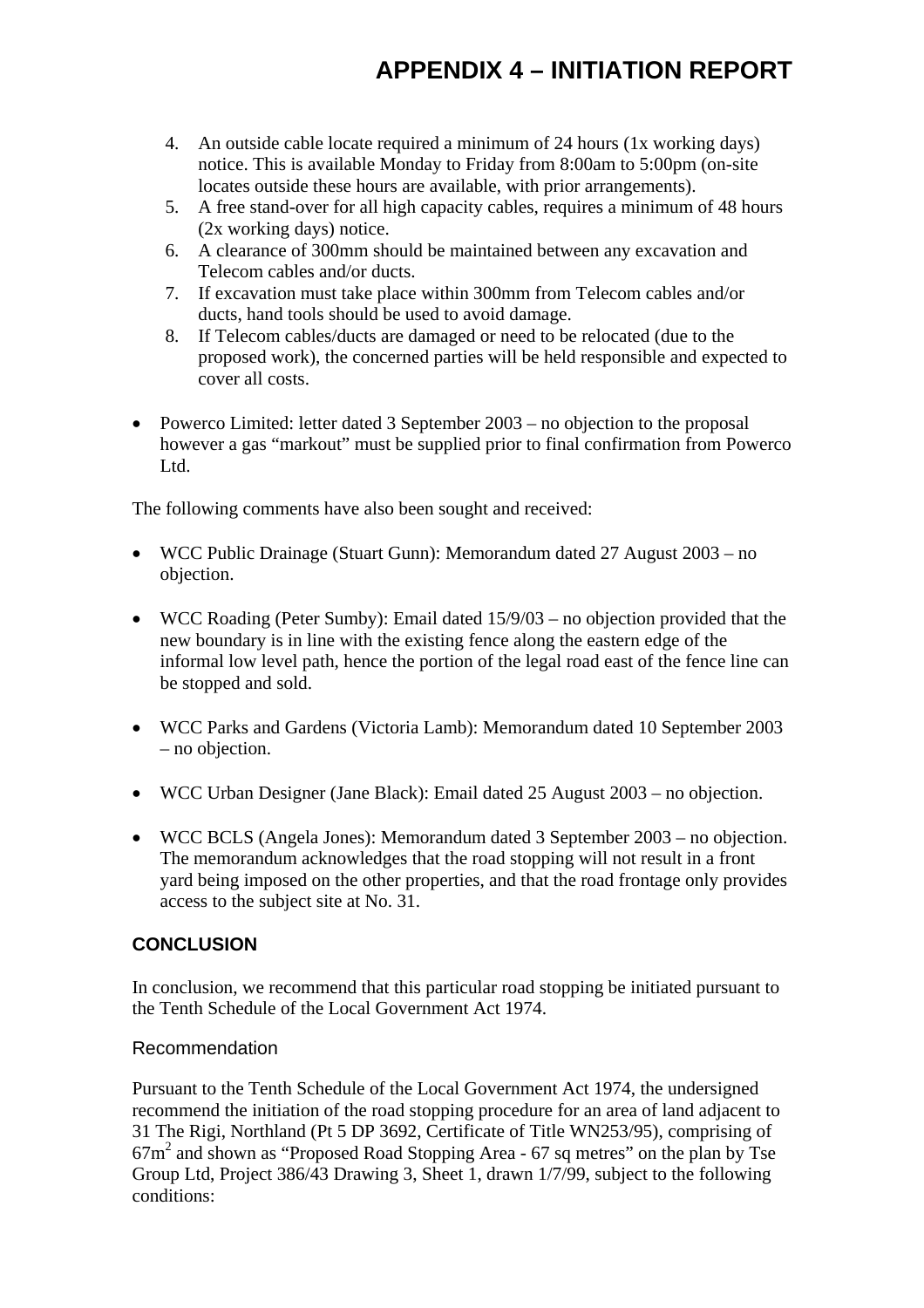# **APPENDIX 4 – INITIATION REPORT**

- a) That the title for the area of stopped road be amalgamated with the adjoining land (held in Certificate of Title WN253/95) and a new title issued for that land.
- b) That an appropriate legal instrument be registered on the new title requiring that the owners of the property at 31 The Rigi maintain the batter slope separating the site from the legal road carriageway.
- c) That compliance with all of the above service authorities requirements, as outlined in the correspondence in respect of their assets/services located within the area of road to be stopped, is required.
- d) That all costs associated with the compliance of the above conditions be met by the proponent, including all survey, administration and legal costs involved in this application.

| Prepared by:                                         | Reviewed by:                                          |
|------------------------------------------------------|-------------------------------------------------------|
| Megan Williams<br><b>Resource Management Planner</b> | Chris Hansen<br>Senior Resource Management Consultant |
| Tonkin & Taylor Ltd                                  | Tonkin & Taylor Ltd                                   |

Dated: 22 April 2005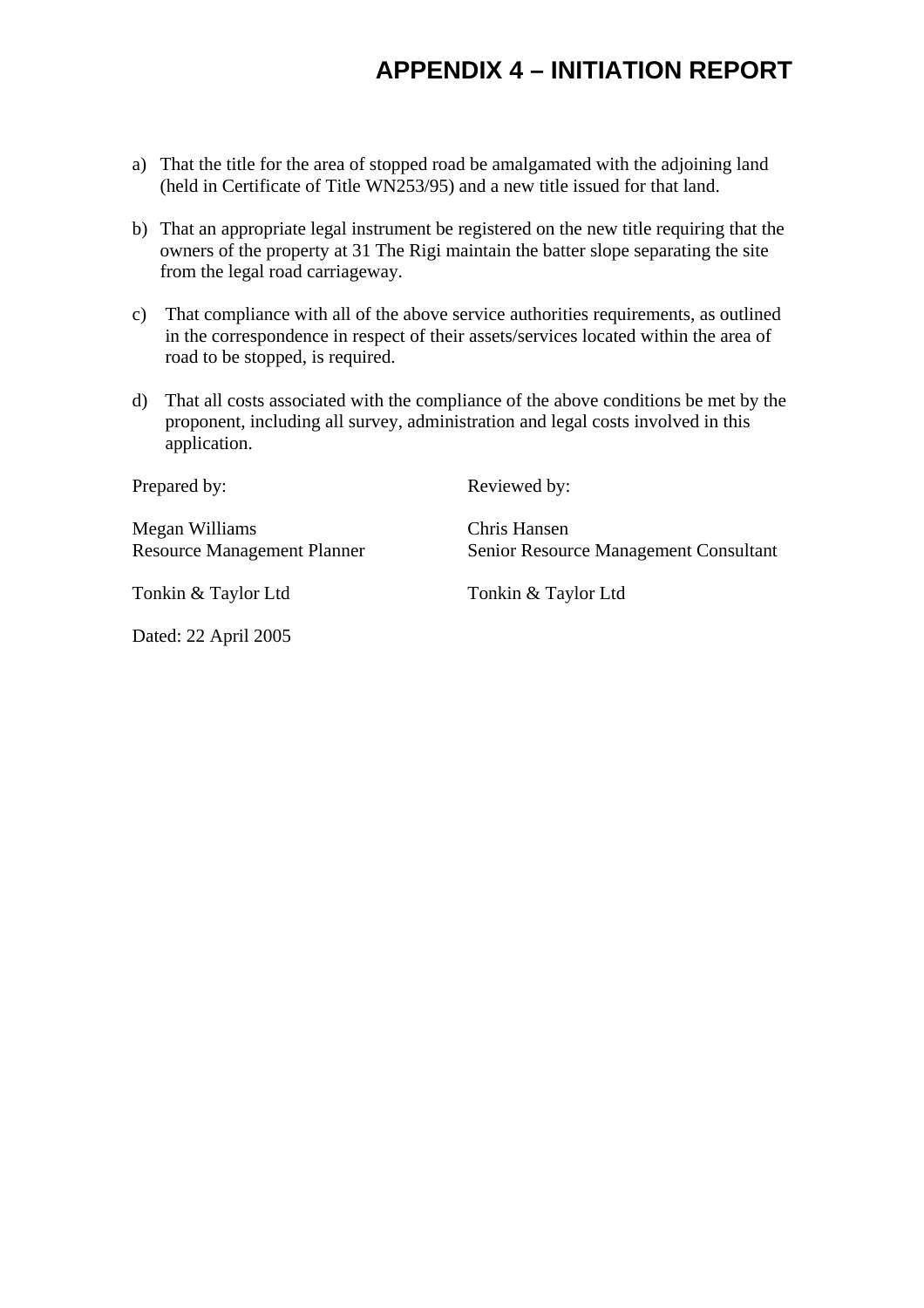**Wellington City Council Te Kaunihera o Poneke** 

## **EXTRACT OF MINUTES**

### **REGULATORY PROCESSES COMMITTEE**

## **MEETING OF TUESDAY 24 MAY 2005**

#### 026/05RP **PROPERTY FOR DISPOSAL UNDER SECTION 40 PUBLIC WORKS ACT 1981 – STAGES ONE AND TWO: 31 THE RIGI, NORTHLAND**

Report of Lisa Black – Road Stopping and Encroachment Advisor. (1215/53/IM) (REPORT 4)

#### **RESOLVED AND RECOMMENDED TO COUNCIL:**

*THAT the Regulatory Processes Committee:*

- *1. Receive the information.*
- *2. Recommend that the Council, pursuant to Section 40 of the Public Works Act 1981:* 
	- *(a) Agree that the area of unformed legal road adjoining 31 The Rigi, Northland (refer to Appendix 2) is not required for a Public Work.*
	- *(b) Agree that the land adjoining 31 The Rigi is exempt from offer-back based on Section 40 (2) and Section 40 (4) of the Public Works Act 1981, and advice received from Land Information New Zealand accredited agents and Council's solicitors' opinion:* 
		- 31 The Rigi, (being approximately 67m<sup>2</sup> as outlined on *the aerial photograph).*
	- *(c) Authorise Council officers to proceed with the road stopping process under Section 342 and 345 of the Local Government Act 1974.*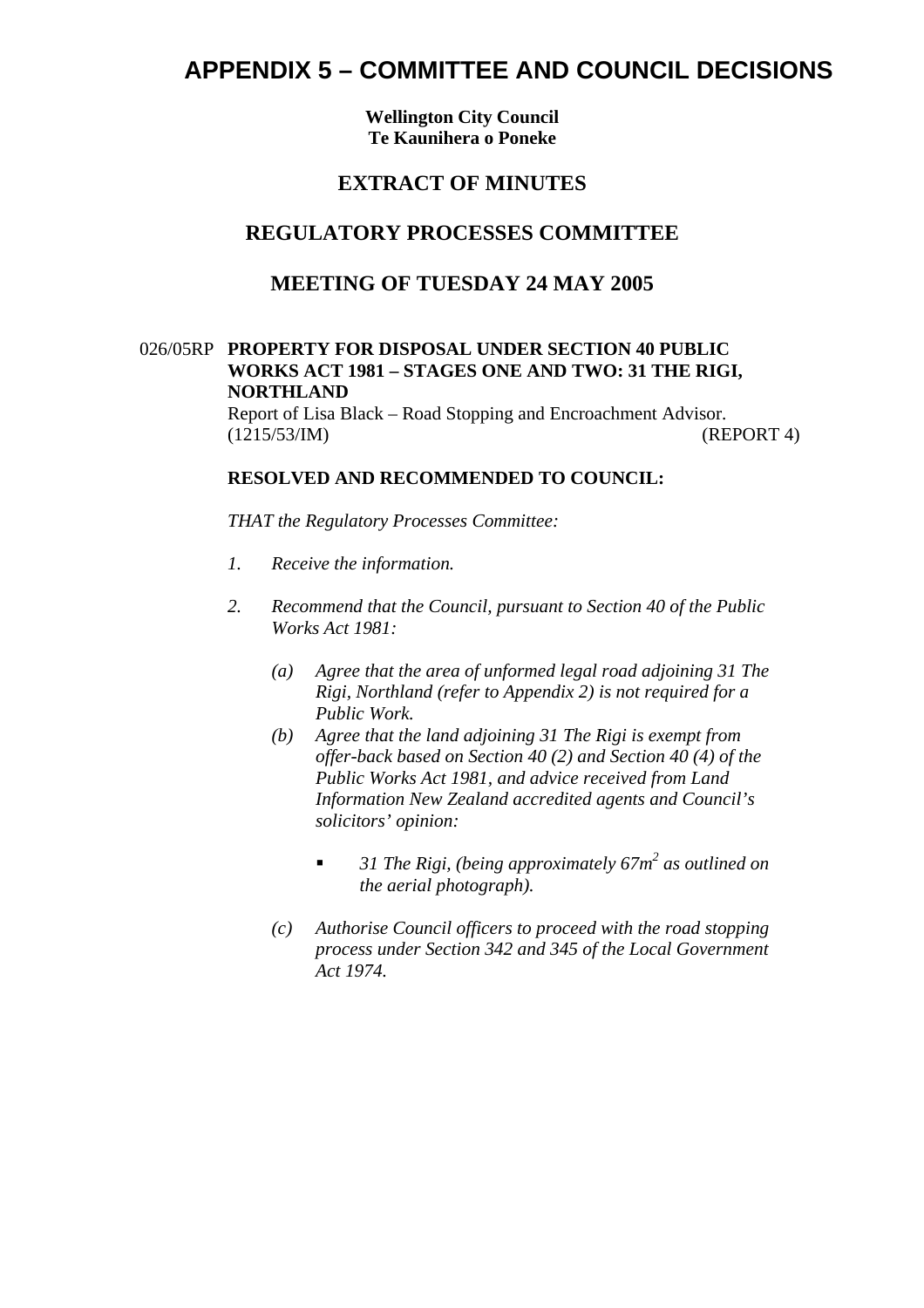#### **WELLINGTON CITY COUNCIL EXTRACT OF MINUTES Ordinary Meeting of Wednesday 25 May 2005**

#### 092/05C **REGULATORY PROCESSES COMMITTEE Meeting of Tuesday 24 May 2005** (1215/11/IM) (REPORT 2)

**Moved Councillor Gill, seconded Councillor Goulden, the substantive**  motion clauses  $1 - 6$ .

(Councillor Ritchie left the meeting at 6.01pm.) **The substantive motion clauses 1 – 6 were put.** 

| Voting for: | Mayor Prendergast, Councillors Ahipene-Mercer,         |  |  |
|-------------|--------------------------------------------------------|--|--|
|             | Armstrong, Cook, Foster, Gill, Goulden, McKinnon,      |  |  |
|             | Morrison, Pepperell, Ruben, Shaw, Wade-Brown and Wain. |  |  |
|             |                                                        |  |  |

Voting against: Nil.

Majority Vote: 14:0

**The substantive motion clauses 1 – 6 were declared CARRIED.** 

#### **RESOLVED:**

# *1. ITEM 023/05RP PROPERTY FOR DISPOSAL UNDER SECTION 40 PUBLIC WORKS ACT 1981 – STAGE ONE: 32 CARLTON STREET, MELROSE*

*(1215/53/IM) (REPORT 1)* 

*THAT Council:*

- *1. Pursuant to Section 40 of the Public Works Act 1981:* 
	- *a) Agree that the area of unformed legal road adjoining 32 Carlton Street, Melrose, (Appendix 1) is not required for a Public Work.*
	- *b) Authorise Council officers to commission a Section 40 report from suitably qualified consultants to identify whether the land must be offered back to its former owner or their successor in title, or whether an exemption from offer back applies.*
- *2. Note that once the Section 40 report has been received, a further report will be presented to Council for their approval to either offer the land back to its former owner or their successor in title, or to approve the exemption from offer back.*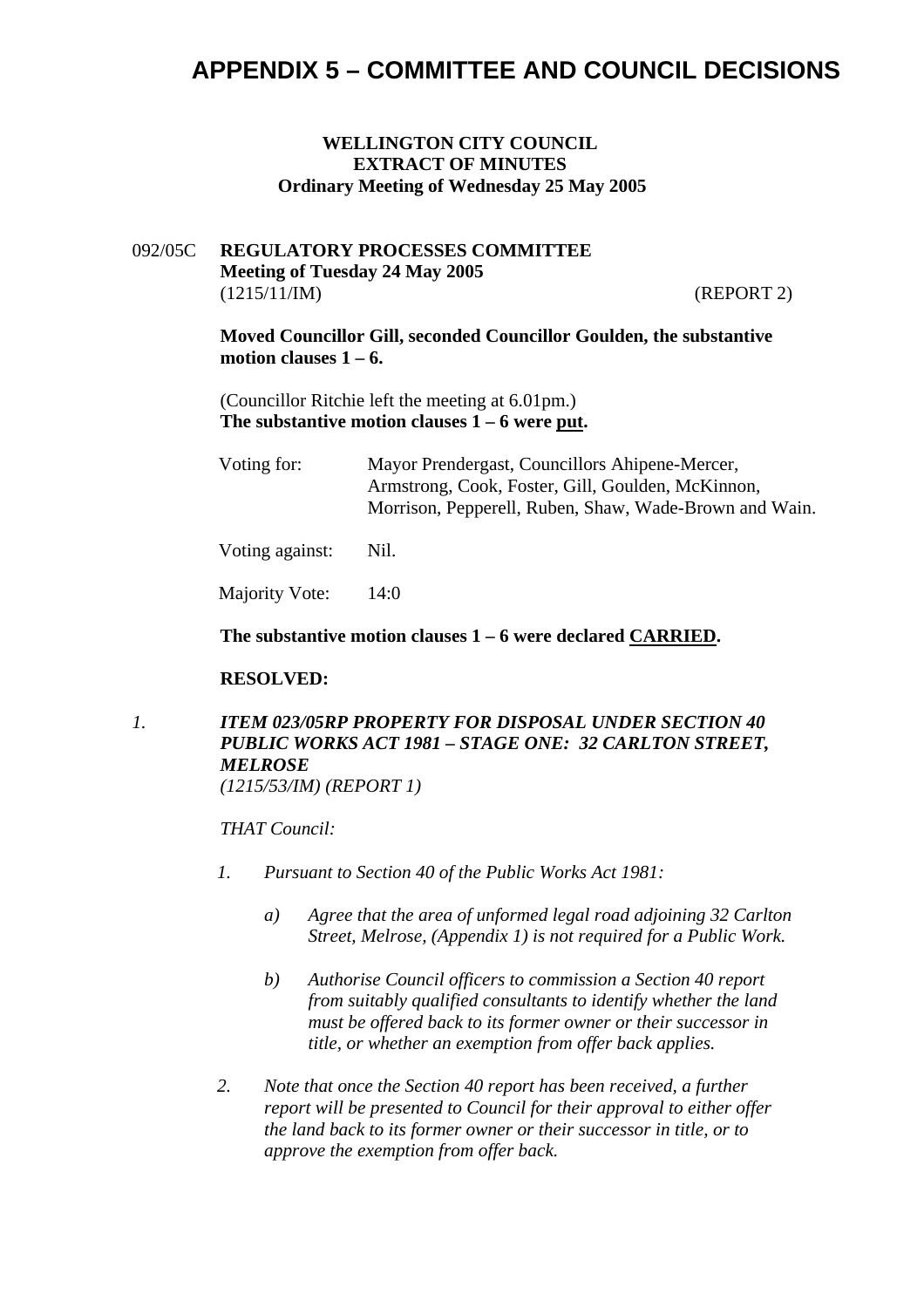#### *2. ITEM 024/05RP PROPERTY FOR DISPOSAL UNDER SECTION 40 PUBLIC WORKS ACT 1981 – STAGE ONE: LERWICK TERRACE ADJOINING 58 QUEENS DRIVE, LYALL BAY (1215/53/IM)(REPORT 2)*

#### *THAT Council:*

- *1. Pursuant to Section 40 of the Public Works Act 1981:* 
	- *a) Agree that the area of unformed legal road at Lerwick Terrace adjoining 58 Queens Drive, Lyall Bay, (Appendix 2) is not required for a Public Work.*
	- *b) Authorise Council officers to commission a Section 40 report from suitably qualified consultants to identify whether the land must be offered back to its former owner or their successor in title, or whether an exemption from offer back applies.*
- *2. Note that once the Section 40 report has been received, a further report will be presented to Council for their approval to either offer the land back to its former owner or their successor in title, or to approve the exemption from offer back.*

## *3. ITEM 025/05RP PROPERTY FOR DISPOSAL UNDER SECTION 40 PUBLIC WORKS ACT 1981 – STAGE ONE: LEGAL ROAD ADJOINING 517 OHARIU VALLEY ROAD AND 20 TAKARAU GORGE ROAD*

*(1215/53/IM)(REPORT 3)* 

#### *THAT Council:*

- *1. Pursuant to Section 40 of the Public Works Act 1981:* 
	- *a) Agree that the area of unformed legal road adjoining 517 Ohariu Valley Road and 20 Takarau Gorge Road, Ohariu Valley (Appendix 3) is not required for a Public Work.*
	- *b) Authorise Council officers to commission a Section 40 report from suitably qualified consultants to identify whether the land must be offered back to its former owner or their successor in title, or whether an exemption from offer back applies.*
- 2. Note that once the Section 40 report has been received, a further *report will be presented to Council for their approval to either offer the land back to its former owner or their successor in title, or to approve the exemption from offer back.*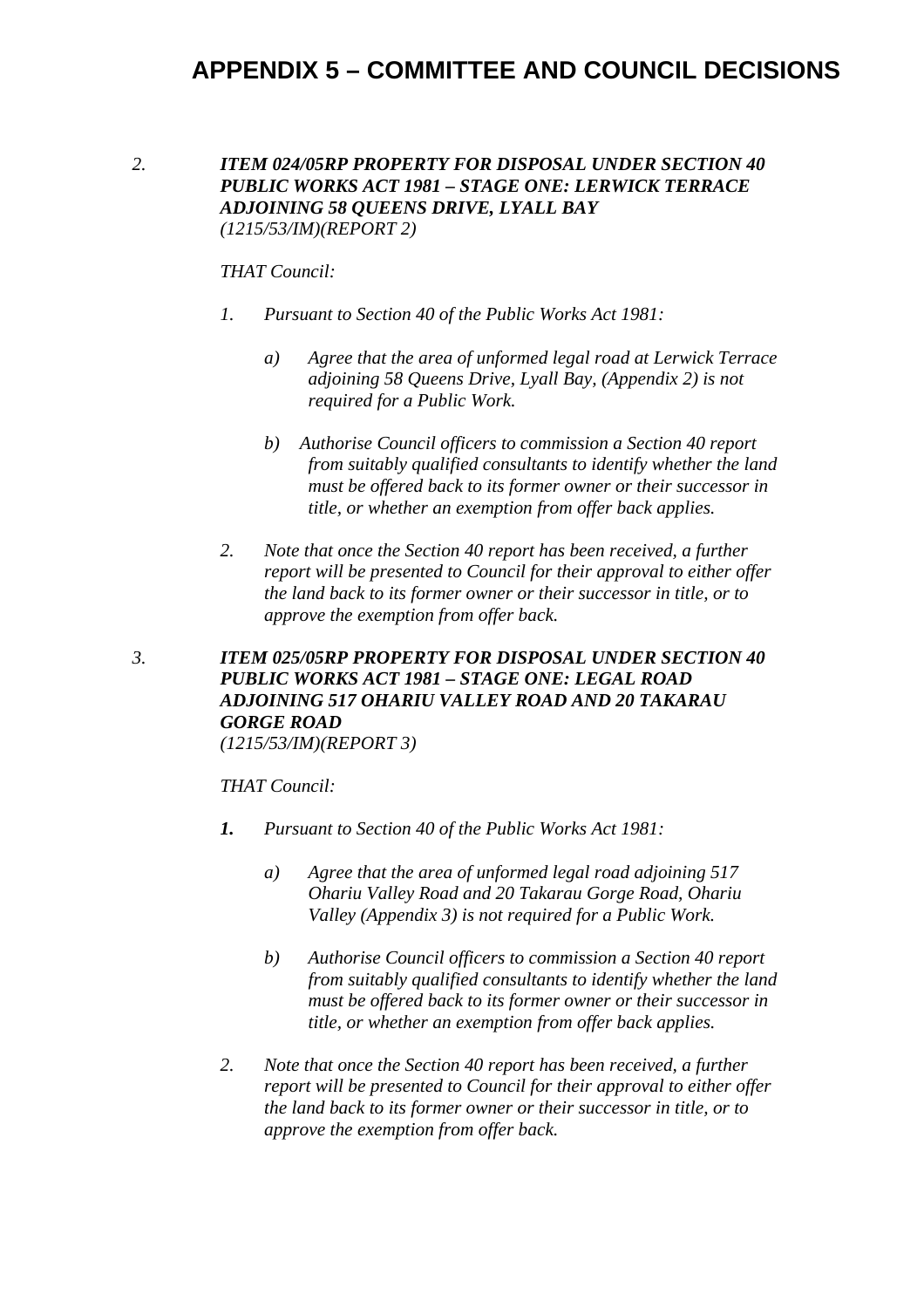

*5. ITEM 027/05RP PROPERTY FOR DISPOSAL UNDER SECTION 40 PUBLIC WORKS ACT 1981 – STAGE TWO: (ROAD STOPPING) 270 MASSEY ROAD, MAHANGA BAY (1215/53/IM)(REPORT 5)* 

#### *THAT Council:*

- *1. Agree that the Council, pursuant to Section 40 of the Public Works Act 1981:* 
	- *(a) Agree that the land adjoining 270 Massey Road is exempt from offer-back based on Section 40 (2) and Section 40 (4) of the Public Works Act 1981, and advice received from Land Information New Zealand accredited agents and Council's solicitors' opinion:* 
		- 270 Massey Road, (being approximately 226m<sup>2</sup> as *outlined on the aerial photograph in Appendix 5)*
	- *(b) Authorise Council officers to proceed with the road stopping process under Section 342 and 345 of the Local Government Act 2002.*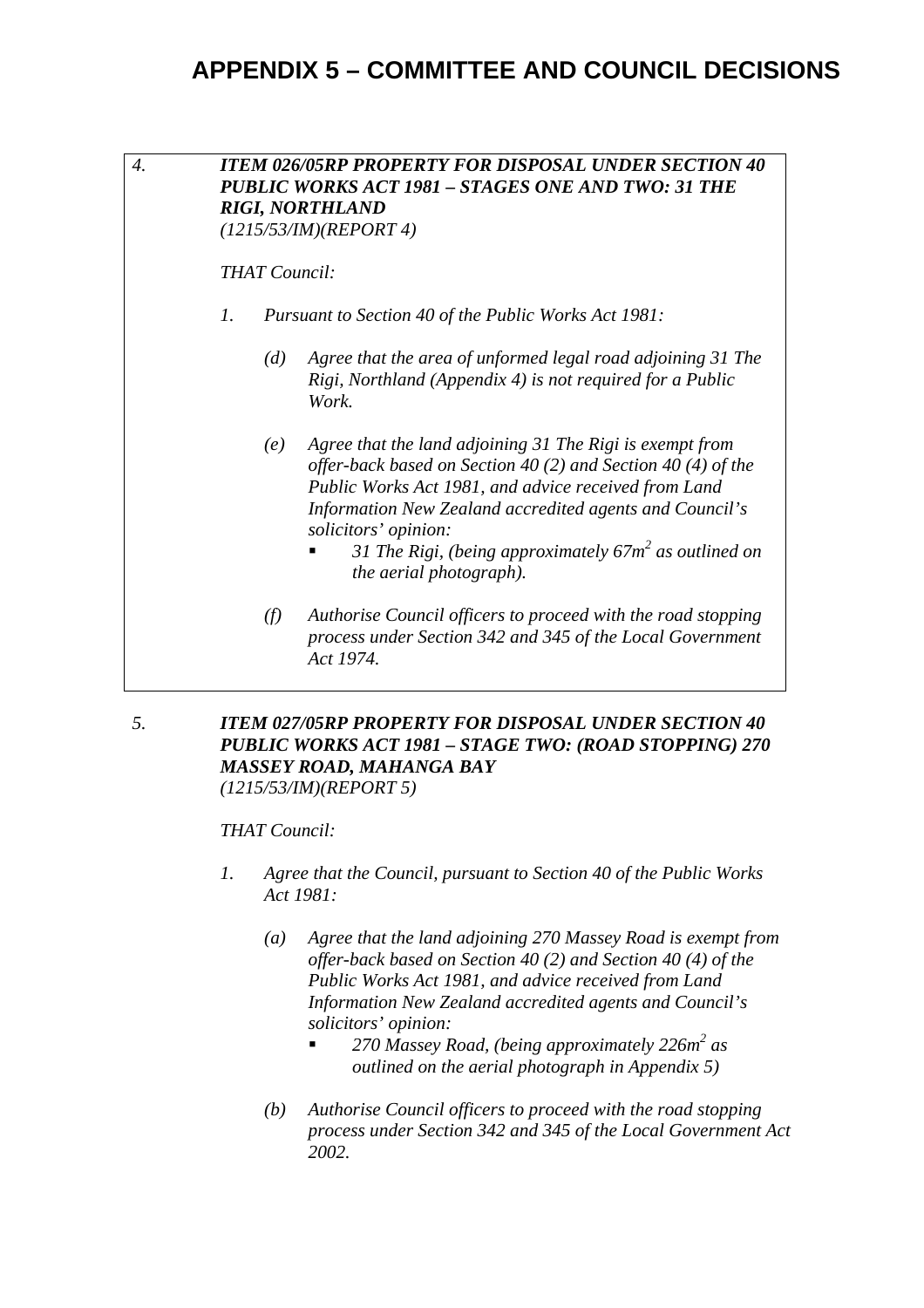#### *6. ITEM 028/05RP PROPOSED ROAD STOPPING ADJACENT 41 UPLAND ROAD KELBURN (1215/53/IM)(REPORT 6)*

#### *THAT Council:*

- *1. Agree that Council resolve to publicly notify that the portion of Upland Road, Kelburn, adjoining 41 upland road described as Lot 12 and Part Lot 13, Block IV Deposited Plan 1197, comprising 102m² as shown in Appendix 6 of the officer's report, be declared stopped in accordance with the Tenth Schedule of the Local Government Act 1974 and in so declaring that the following matters are to be noted and actioned:* 
	- *(a) The area of stopped road (Section 1 on SO 341430) will be amalgamated with adjoining land being Lot 12 and Part Lot 13, Block IV Deposited Plan 1197 held in Certificate of Title WN272/277.*
	- *(b) That all service authority requirements in respect of their assets/services located within the area of road to be stopped be complied with.*
	- *(c) That all costs associated with the compliance of the above conditions be met by the proponent, including all survey, administration and legal costs involved in this application.*
- *2. Authorise the Manager, Property and Standards to negotiate and complete terms of sale.*

Fiona Dunlop Committee Adviser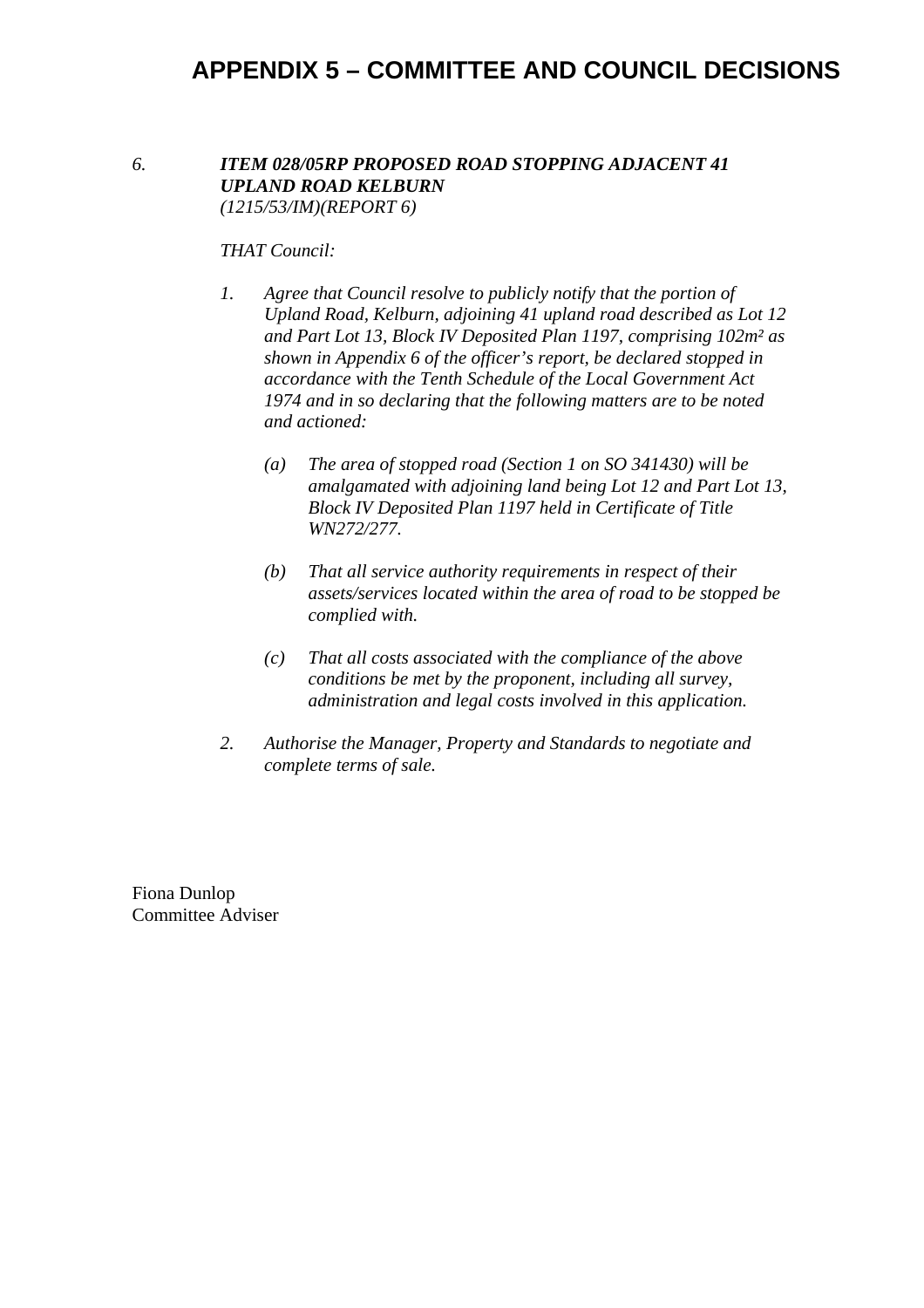

# **APPENDIX 6 – ORIGINAL COMMITTEE REPORT OF 24 MAY 2005**

# **REGULATORY PROCESSES COMMITTEE 24 MAY 2005**

 **REPORT 4** *(1215/53/IM)* 

# **PROPERTY FOR DISPOSAL UNDER SECTION 40 PUBLIC WORKS ACT 1981 (PWA) – STAGES ONE AND TWO (ROAD STOPPING): 31 THE RIGI, NORTHLAND**

# **1. Purpose of Report**

The purpose of this report is to obtain agreement under Section 40 of the Public Works Act that the area of Council owned legal road adjoining 31 The Rigi is no longer needed for Council's operational requirements and is exempt from the offer back provisions of Section 40 of the Public Works Act (PWA) 1981.

This is both the first and second stage in the disposal process as stipulated in Section 40 of the Public Works Act 1981, which may then proceed to road stopping under Sections 342 and 345 of the Local Government Act  $1974$ <sup>2</sup>

The area is highlighted on the aerial photograph (refer to Appendix 1).

# **2. Recommendations**

It is recommended that the Committee:

*1. Receive the information.* 

 $\overline{a}$ 

- *2. Recommend that the Council, pursuant to Section 40 of the Public Works Act 1981:* 
	- *(a) Agree that the area of unformed legal road adjoining 31 The Rigi, Northland (refer to Appendix 2) is not required for a Public Work*

 $2^2$  The relevant provisions in the 1974 Act were not repealed when the 2002 Act came into force.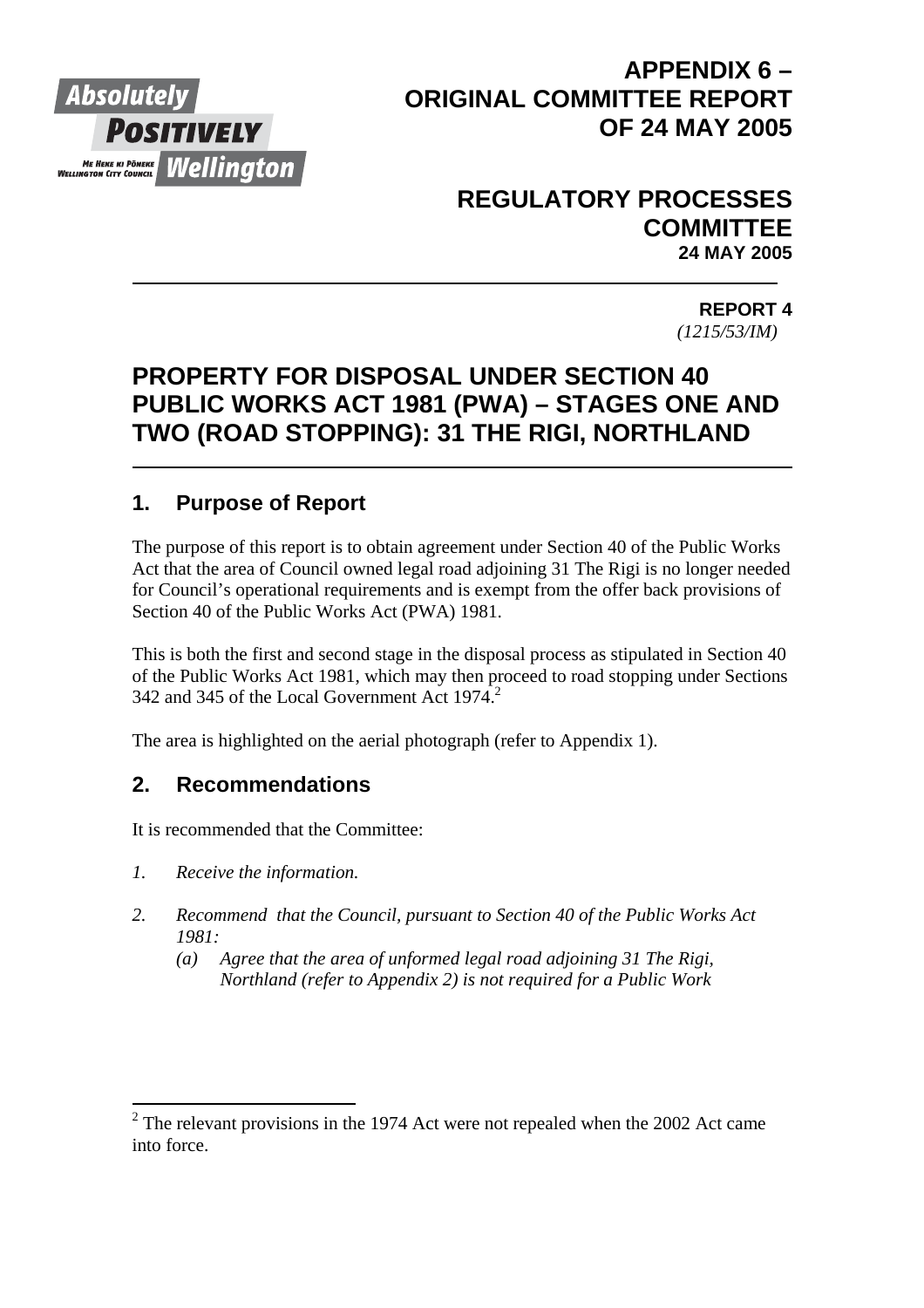- *(b) Agree that the land adjoining 31 The Rigi is exempt from offer-back based on Section 40 (2) and Section 40 (4) of the Public Works Act 1981, and advice received from Land Information New Zealand accredited agents and Council's solicitors' opinion:* 
	- 31 The Rigi, (being approximately 67m<sup>2</sup> as outlined on the aerial *photograph).*
- *(c) Authorise Council officers to proceed with the road stopping process under Section 342 and 345 of the Local Government Act 2002.*

# **3. Background**

The application to stop this road was submitted by Tony and Marie Rollason. They are the owners of the adjoining property at 31 The Rigi, Northland (Part Lot 5 DP 3692).

Under the Local Government Act 1974 (Sections 342 and 345) local authorities are permitted to sell portions of the legal road which they no longer require for roading purposes or another public work.

Stage one of the Council's obligations under Section 40 (1) of the PWA can be satisfied by obtaining agreement, through Council resolutions, that the subject property is no longer required for:

- a) the public work for which it is held; and
- b) any other public work; and
- c) any exchange under Section 105 of the PWA.

The Council is legally obliged to follow the sales process with due expedience once it has established that the above three pre-conditions have been satisfied. The Council is under a duty (subject to the discretion of Sections 40 (2) and 40 (4)) to endeavour to sell the land back to the former owner(s) or their successors in title.

The Council decides whether or not the land must be offered back to the former owner(s) in accordance with Section 40 of the PWA, but only after suitably qualified agents have made full investigations.

The Council's obligations under Section 40 of the Public Works Act 1981 are described in Appendix 3.

# **4. Discussion**

## **4.1 The road stopping process**

Any legal road will be sold in accordance with the Local Government Act 1974 and Public Works Act 1981.

The proponent (i.e. the party who has applied to the Council to buy the legal road) is responsible for most of the costs involved in processing their request to change the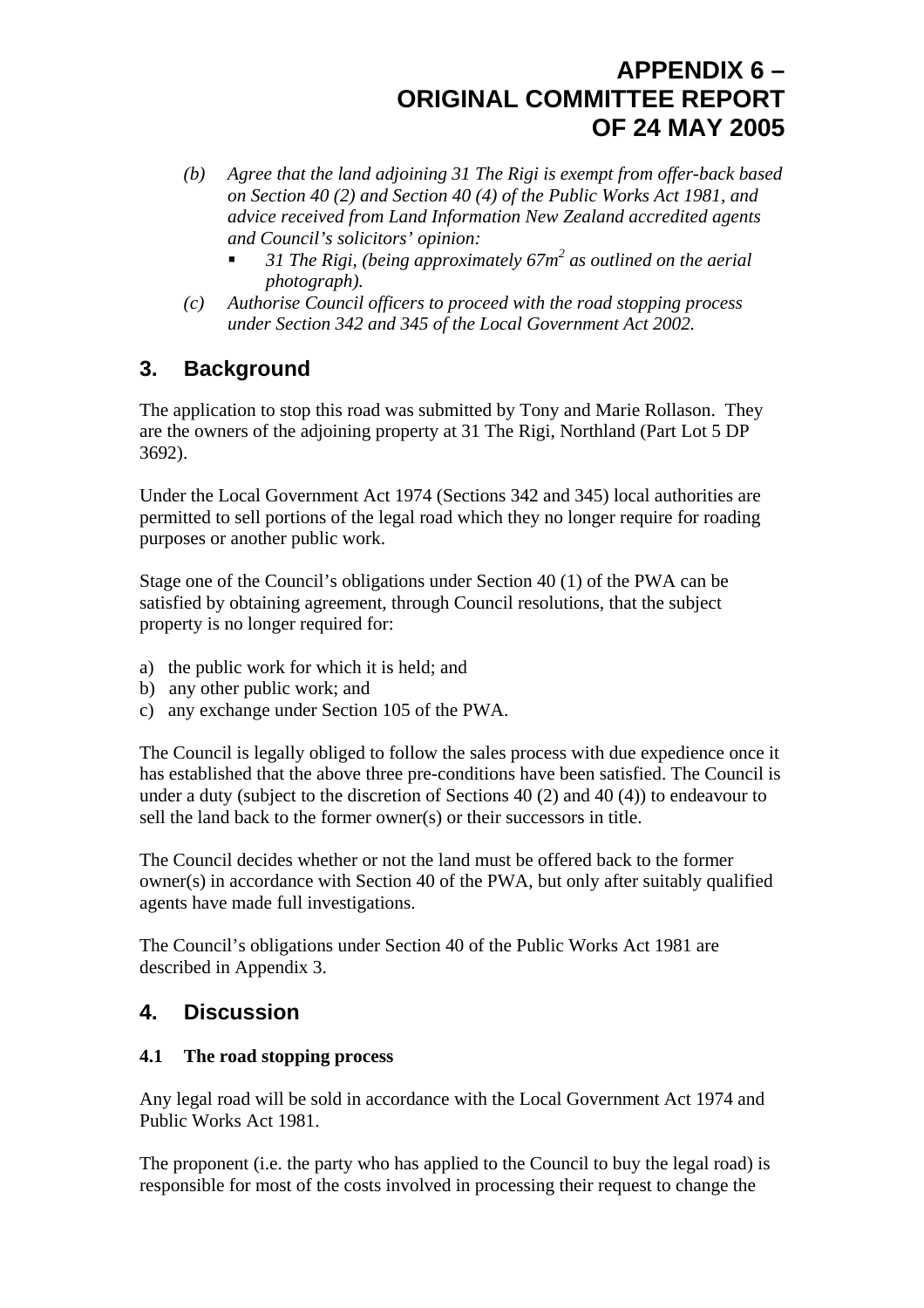designation of the legal road and then purchase the freehold land to amalgamate with their adjoining property title.

The proponent is provided with as much information as possible at the start of the road stopping process, to ensure they are fully aware of the road stopping and sale requirements, timeframes and costs that may be incurred as part of this process.

#### **4.2 Exemption from offer back**

Land can be exempt from an offer back under either:

- 1. Section 40 (2) PWA where the local authority considers that:
	- a. It would be impractical, unreasonable or unfair to offer the land back; or
	- b. There has been a significant change in the character of the land for the purposes of, or in connection with, the public work for which it was acquired or held; or
- 2. Section 40 (4) PWA where the local authority believes on reasonable grounds that, because of the size, shape or situation of the land that it could not be expected to be sold to any person who did not own land adjacent to the land that is to be sold. Then the land may be sold to an adjoining owner.

Applying these criteria, the areas of road proposed to be stopped are exempt from offer-back based on both Section 40 (2) (a) and Section 40 (4) exemptions as confirmed by advice received from the Council's LINZ accredited agents and solicitors.

Once a resolution is obtained from the Council agreeing that the area of legal road adjoining the property is surplus to operational requirements and exempt from offerback, officers will proceed with the road stopping process prescribed under Sections 342 and 345 of the Local Government Act 1974.

## **4.3 This application**

The area of legal road proposed to be stopped is a near rectangular shaped parcel of land, approximately 67 m² in size, adjoining the eastern boundary of the proponents' land.

The owners of 31 The Rigi wish to purchase a portion of the current fenced land encroachment is to secure the area for their own future use.

If the road stopping and sale are successful, the legal road will be amalgamated with the adjoining property in Certificate of Title 253/95.

#### **4.4 Process to date**

As part of the road stopping process the neighbouring property owners are given an opportunity to provide comments concerning the road stopping application.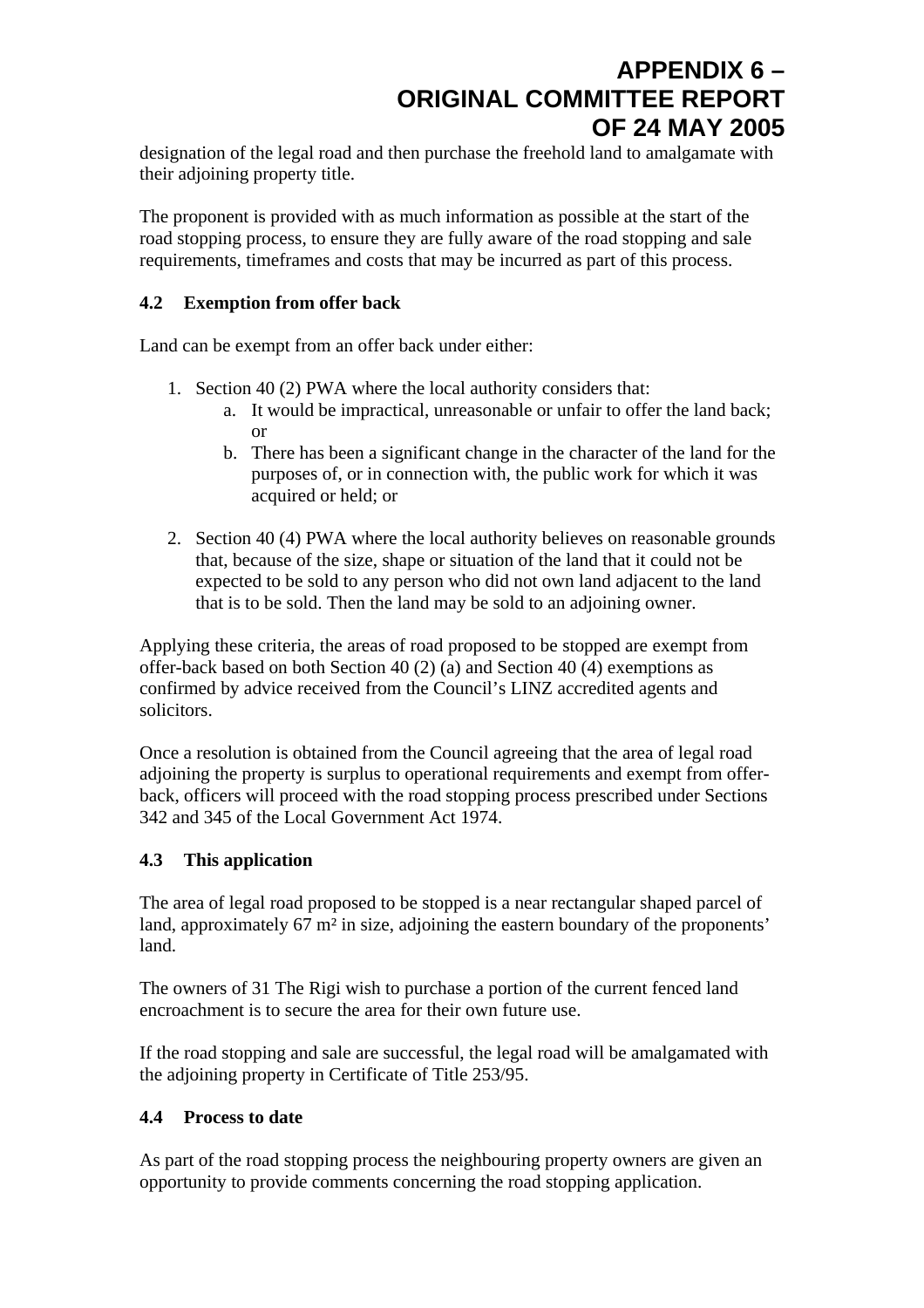Typically, these are the adjacent property owners and the owners opposite the area proposed to be stopped. In this case, owners of the properties surrounding 31 The Rigi were consulted. No objections to this proposal were received.

Consultation with the Council's internal business units was sought, namely Roading and Traffic, Environmental Control Business Unit (ECBU), Urban Design and Parks and Gardens, to determine whether there is any objection to the sale of the legal road and if any conditions are required to protect the existing streetscape and amenity value of the neighbourhood. No objections were received from these internal business units subject to the following condition:

Roading advised that they had no objection to the proposed road stopping subject to the western boundary line being altered from the original proposal.

The proponents have agreed to this condition.

# **5. Conclusion**

After applying the process and criteria prescribed by law, thereby satisfying the Stage One and Two requirements of Section 40 of the Public Works Act 1981, it is concluded the legal road adjoining 31 The Rigi is surplus to operational requirements, is exempt from offer-back and can be offered to the owners of the adjoining property.

Further resolution from the Regulatory Processes Committee will be sought before the road is stopped.

Contact Officer: *Lisa Black, Road Stopping and Encroachments Advisor*